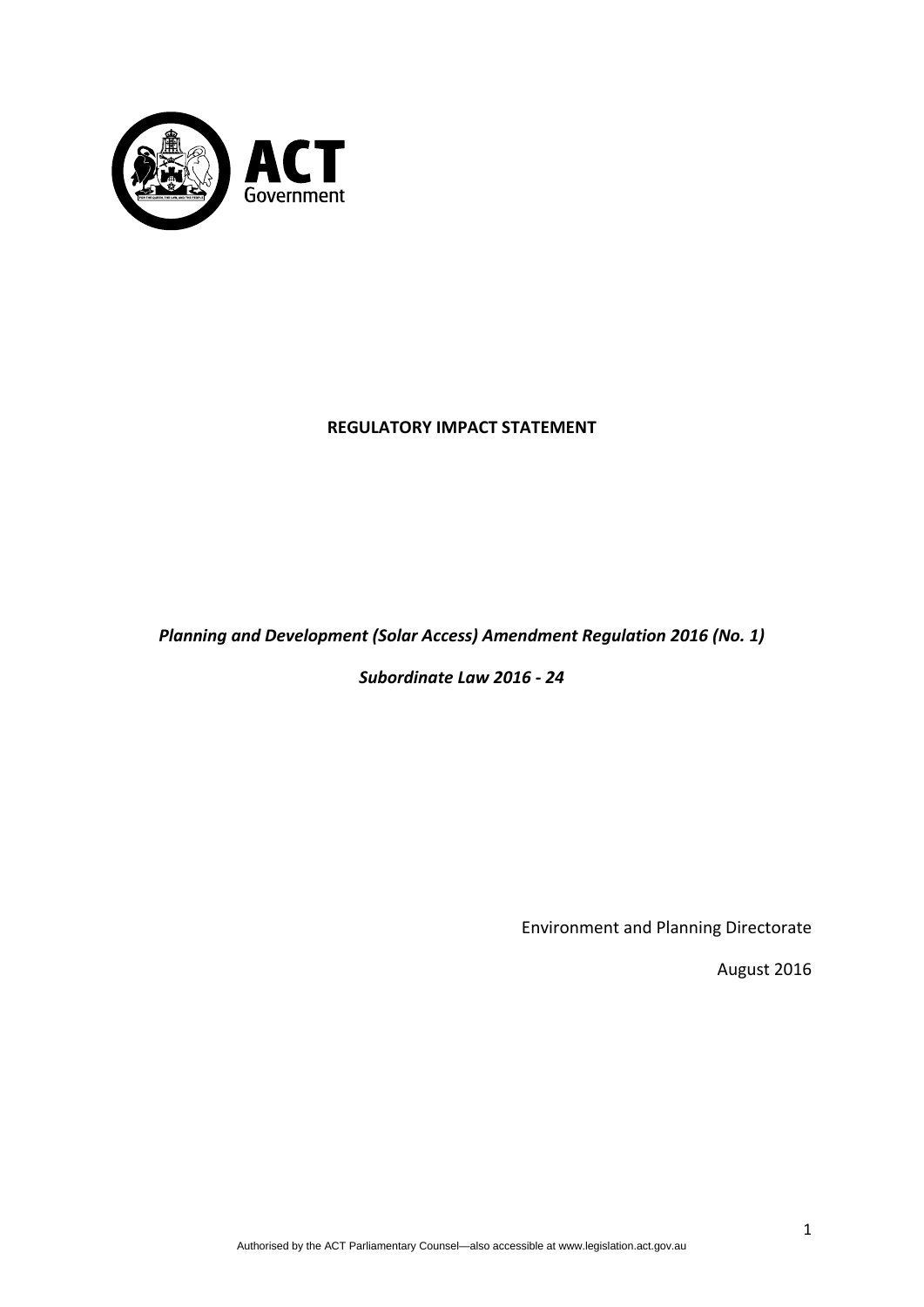# **Contents**

| 1.                                                                                               |
|--------------------------------------------------------------------------------------------------|
|                                                                                                  |
|                                                                                                  |
|                                                                                                  |
|                                                                                                  |
|                                                                                                  |
|                                                                                                  |
|                                                                                                  |
|                                                                                                  |
| 3.                                                                                               |
|                                                                                                  |
| 3.2 Amend the regulation to reduce construction tolerances (Option 2 and 3)  14                  |
| 4.                                                                                               |
|                                                                                                  |
|                                                                                                  |
|                                                                                                  |
| 5.                                                                                               |
|                                                                                                  |
| 5.2 Consistency of the proposed law with Scrutiny of Bills Committee principles and Human Rights |
|                                                                                                  |
|                                                                                                  |
| 6.                                                                                               |
| 6.1                                                                                              |
|                                                                                                  |
|                                                                                                  |
| Attachment B: Methodology for calculating savings from the changed Solar Access provisions  30   |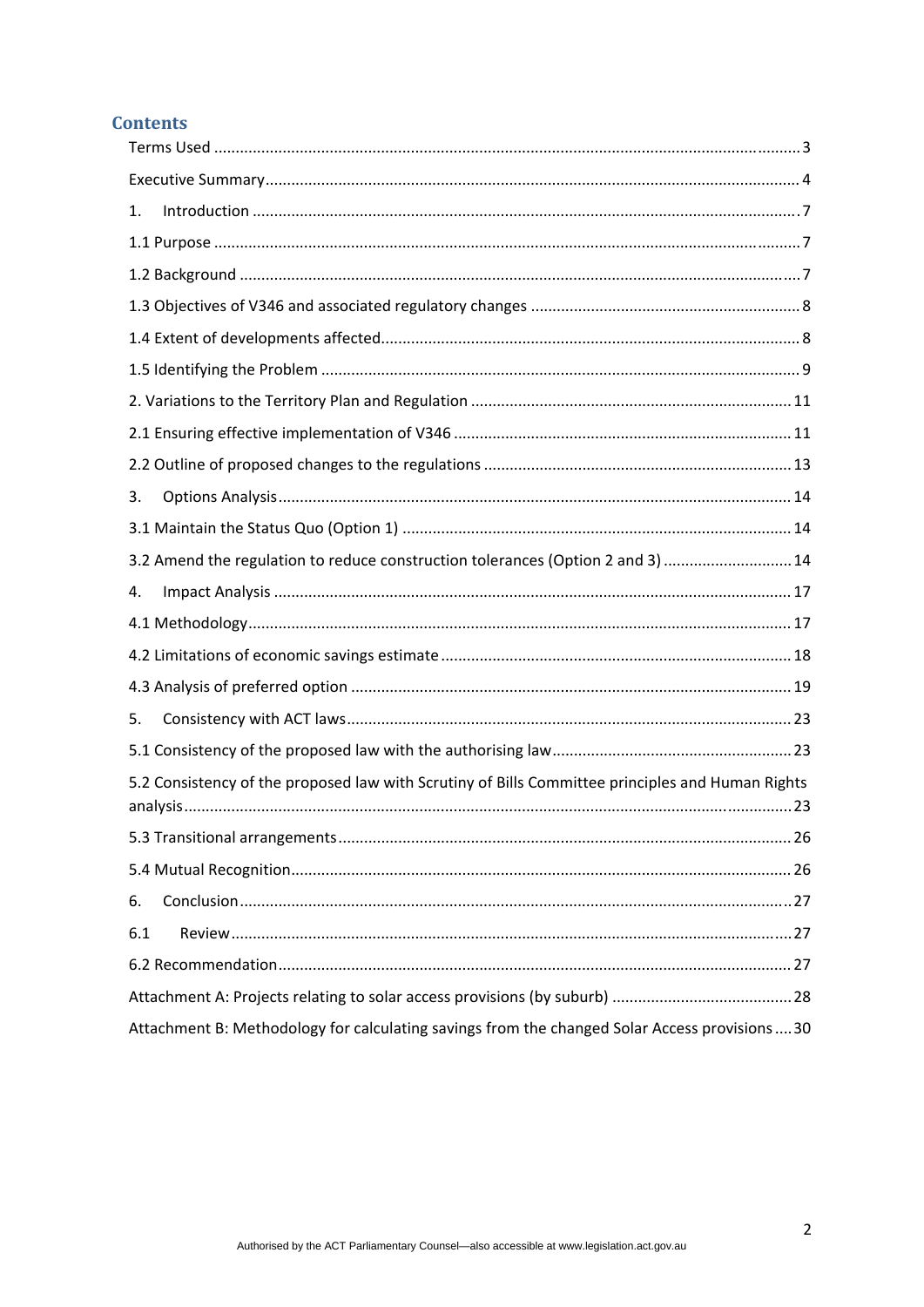# <span id="page-2-0"></span>**Terms Used**

In this Regulatory Impact Statement the following terms are used:

| <b>ACAT</b>                  | The Australian Capital Territory Civil and<br><b>Administrative Tribunal</b>                                                     |
|------------------------------|----------------------------------------------------------------------------------------------------------------------------------|
| <b>Amendment Regulation</b>  | The amending regulation that is the subject of<br>this Regulatory Impact Statement and which<br>amends the Regulation            |
| DA                           | Development Application under the ACT<br>Planning and Development Act 2007                                                       |
| Exempt                       | Development that is exempt from the<br>requirement to obtain development approval<br>under the Planning and Development Act 2007 |
| <b>Exemption declaration</b> | A exemption declaration (commonly referred to<br>as a 1N) under the Planning and Development<br><b>Regulation 2008</b>           |
| EPD                          | The Environment and Planning Directorate                                                                                         |
| 'New' areas                  | Blocks approved under an estate development<br>plan on or after 5 July 2013                                                      |
| Planning and Development Act | Planning and Development Act 2007                                                                                                |
| Regulation                   | Planning and Development Regulation 2008                                                                                         |
| <b>RIS</b>                   | This Regulatory Impact Statement                                                                                                 |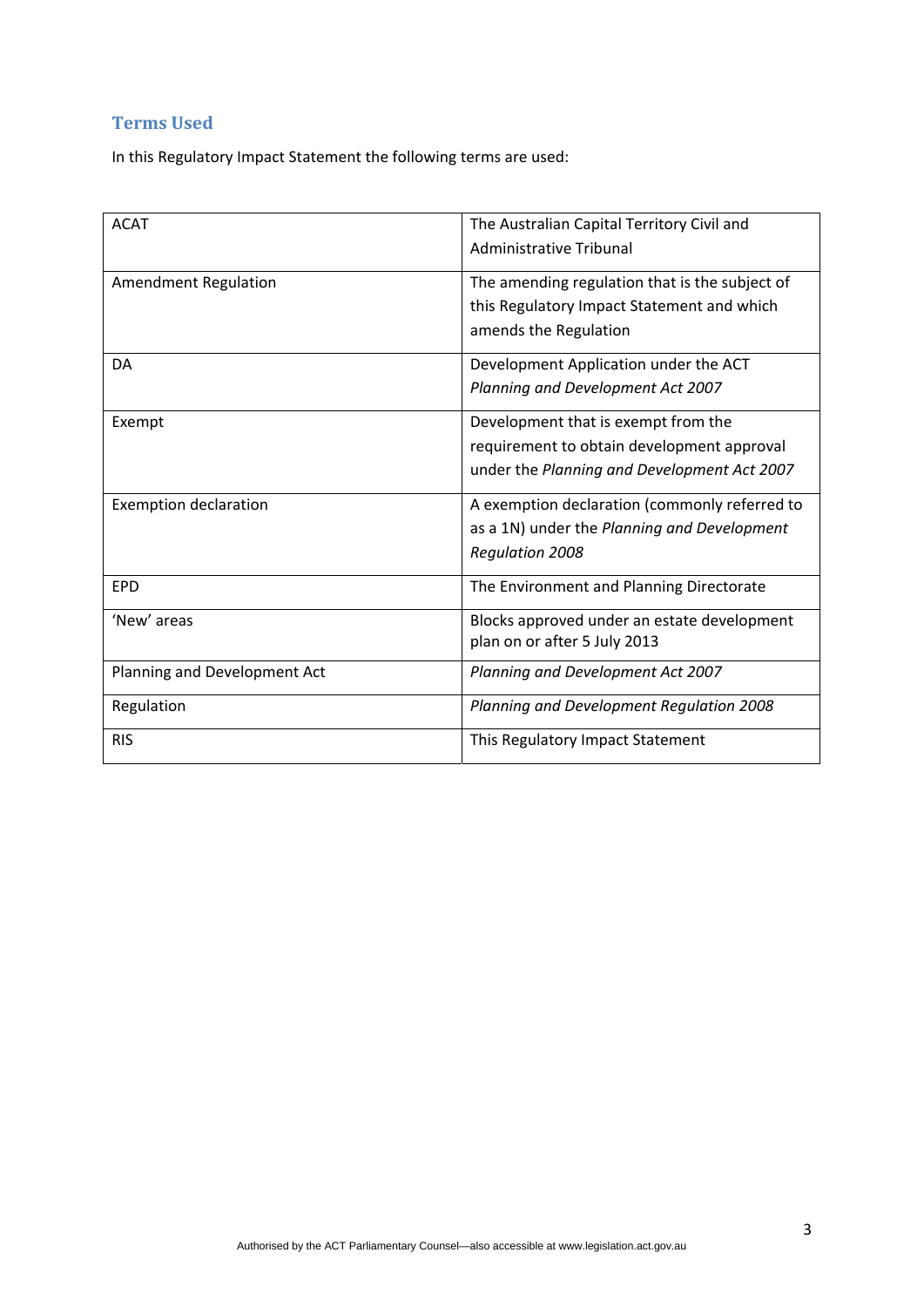## <span id="page-3-0"></span>**Executive Summary**

The purpose of this Regulatory Impact Statement (RIS) is to assess the impact of the *Planning and Development (Solar Access) Amendment Regulation 2016* (No 1) (the amendment regulation) which is related to implementation of solar access provisions introduced through Variation to the Territory Plan No 346 (V346).

### **Policy Problem**

The current development assessment regime under the *Planning and Development Act 2007* (the Act) requires proponents to meet a number of planning rules in order to be exempt from lodging a development application or seeking an exemption declaration. When new estates are released, government and industry have in mind the type of dwelling that is able to be approved without additional planning approval under the Act.

A number of new residential estates in Canberra have an undulating topography. These site conditions mean that on some blocks it is not possible to develop a modest single dwelling and meet the requirements of the Territory Plan in relation to solar access without an assessment and approval by the planning and land authority (Authority). It has also been found that a significant proportion of homes in new areas are undertaking extensive excavation in order to meet the requirements without the need for assessment and approval by the Authority.

In addition to issues on these blocks, consultation with the community and industry has identified a number of issues for development across Canberra as a result of the current solar access provisions (e.g. poor design outcomes).

### **Objectives for V346 and the amended regulation**

The objectives of V346 are to ensure good solar access for residential development, to improve design outcomes, to improve affordability and to streamline regulatory approvals under the Act. This will be achieved by changes to provisions in the Territory Plan's *Single Dwelling Housing Development Code* (SDHDC) which will improve design outcomes and affordability and reduce the number of exemption declarations (1Ns) and development applications (DAs) required for developments to comply with the solar access provisions.

The objectives of the proposed change to the regulation are to ensure construction tolerances outlined in Schedule 1A of the regulation are used as a contingency for error during the building process, and not relied upon to achieve building design outcomes. In addition, the regulation aims to ensure the application of construction tolerances, and exemptions for some exempt developments outlined in Schedule 1 of the regulation, do not further encroach on the solar access of neighbouring blocks.

### **Amendments to V346**

On 28 July 2016, the Minister for Planning and Land Management directed the Authority to consider changes to the recommended version of V346. This resulted in V346 being amended to limit its application to blocks in subdivisions approved on or after 5 July 2013. As such, this RIS considers the regulatory impacts to these 'new' areas only.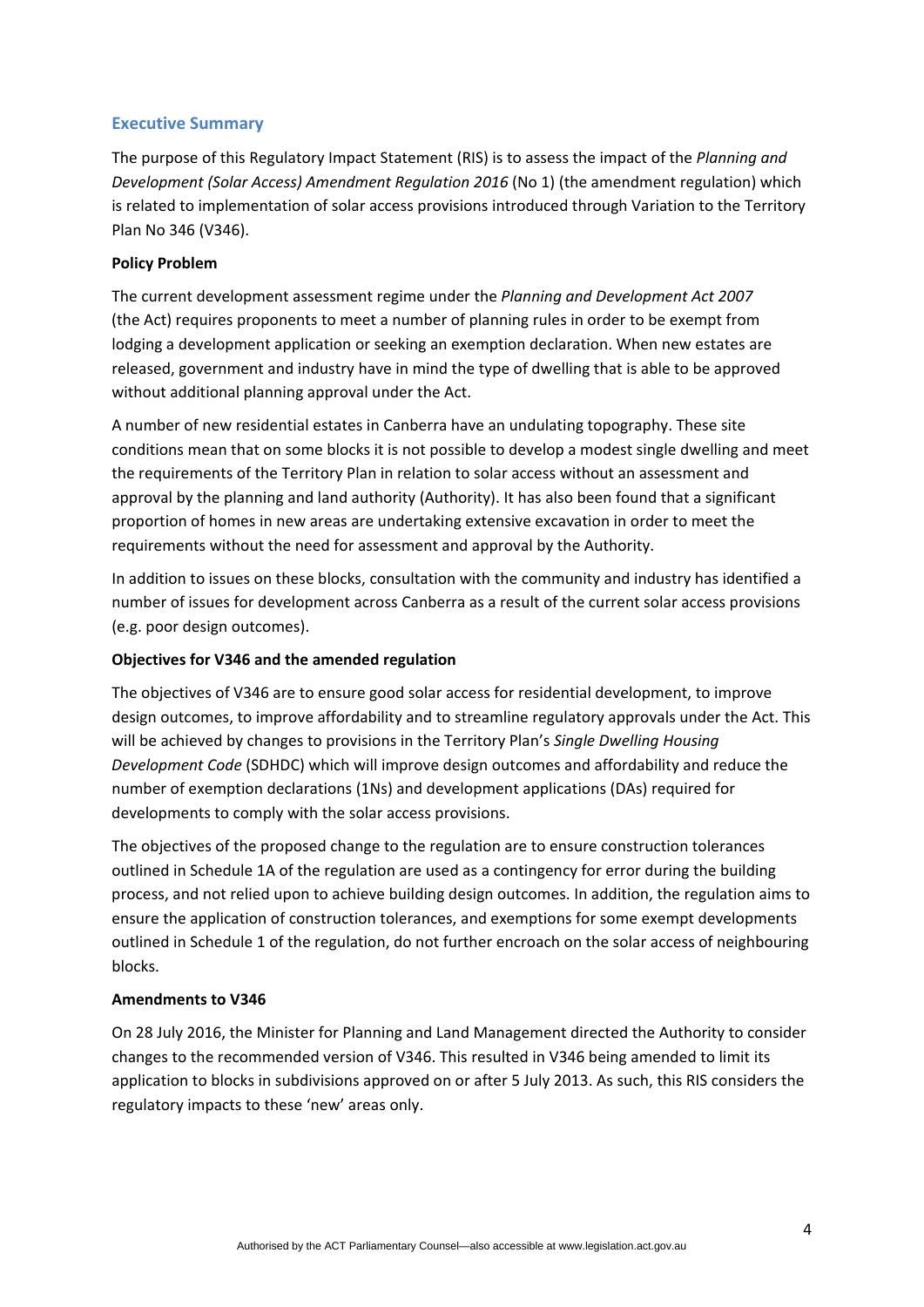### **Proposed changes to the regulation**

To effectively implement V346, it is proposed that Schedule 1 and Schedule 1A of the regulation be amended to restrict permitted construction tolerances and select types of exempt development once they exceed the solar building envelope. As is the case with V346, the amendment regulation will be limited to 'new' areas only.

Three options to restrict construction tolerances were considered. The preferred option was proposed by the Community in information sessions held in June 2016 and will restrict construction tolerances in the regulation to only apply where they are able to be accommodated within the permitted solar building envelope. The amendments will not provide any exempt construction tolerance once the solar building envelope is exceeded.

In addition, it is proposed that skylights, external heaters and coolers, and external photovoltaic panels are no longer exempt structures should they exceed the solar building envelope.

Additional targeted consultation with industry has indicated that these amendments are only feasible if the changes to the solar building envelope outlined in V346 are passed.

### **Regulatory analysis**

A detailed analysis of 100 development projects<sup>1</sup> from the 12 month period of May 2015 – April 2016 estimates that V346 will result in:

- a reduction of 45% for 1Ns in 'new' areas relating to Rule 7 of the solar access provisions (this equates to a reduction of 26% of all 1N applications relating to Rule 7 of the solar access provisions and 7% of all 1N applications), and
- a reduction of 60% for DAs in 'new' areas relating to Rule 7 of the solar access provisions (this equates to a reduction of 4% of all DAs relating to Rule 7 of the solar access provisions and 1% of all DAs)
	- For these projects, the delay time for project commencement will be significantly reduced (from an average of 59 days to no more than 10 days) as projects will now either be exempt or be able to commence following a 1N approval.

## **Summary of outcomes**

There are a number of economic, social and environmental benefits as a result of the proposed changes from V346 and the amendment regulation. Any potential costs (for detail refer to sections 4 and 5) are justified as they are reasonable and proportionate.

### *Economic*

There will be broader economic benefits for government, industry and the community as the proposed changes will result in a reduction in the administrative and delay costs associated with development. These changes provide greater certainty for industry and the community about how the regulatory process will apply to their developments.

The proposed changes to solar access provisions outlined in V346 and the amendment regulation are estimated to result in regulatory savings of over \$133,300 a year.

 $<sup>1</sup>$  Including 95 projects requiring a 1N application and five projects requiring a DA under the Act.</sup>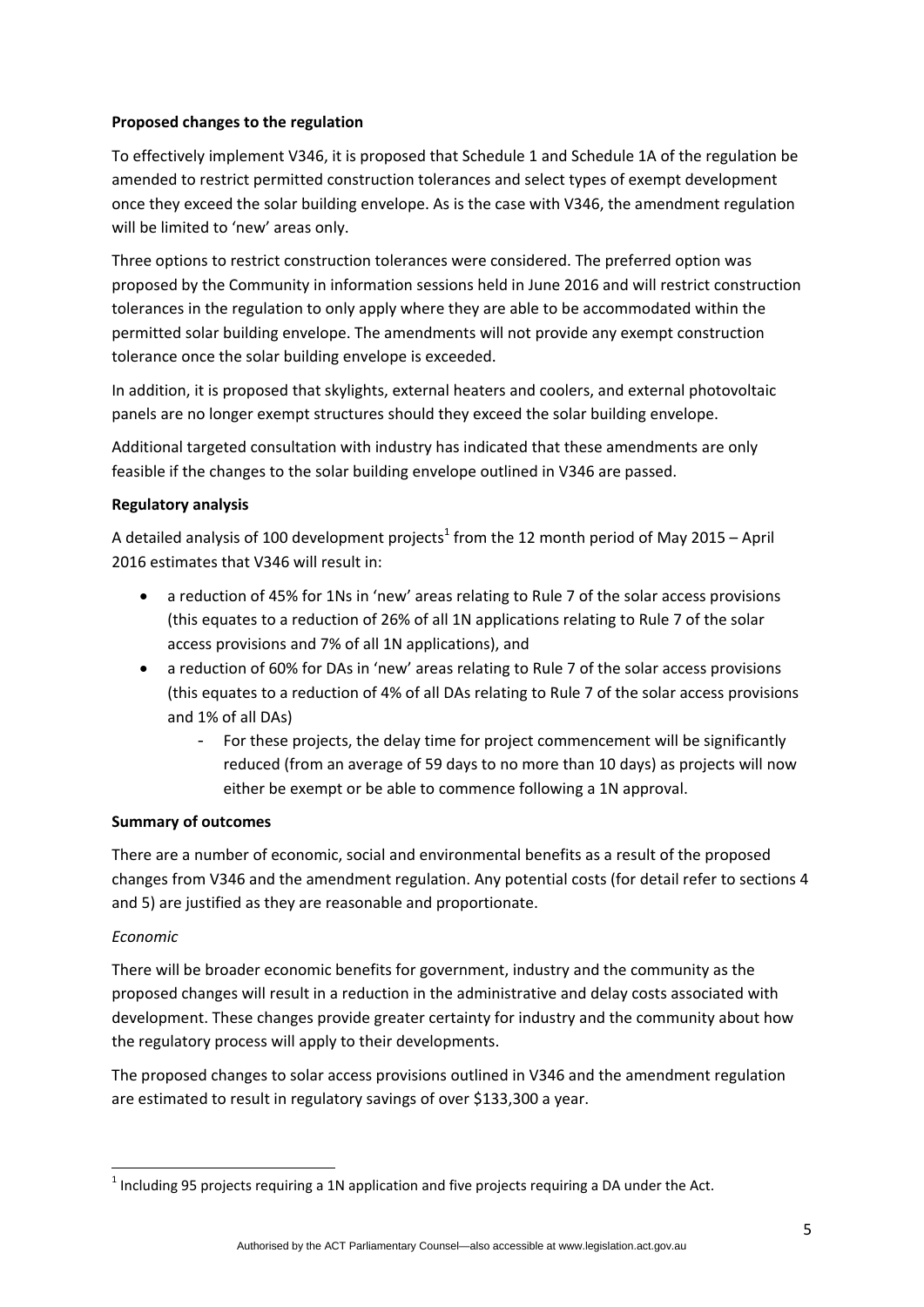#### *Social*

The overall social impacts of the proposed change to V346 and the amendment regulation are considered to be positive. The proposed changes will result in reduced protection of solar access for some members of the community but will result in improved solar access for increasing numbers of the community as new estates are developed. In this respect, the proposed changes introduce greater equity for all Canberrans. The proposed changes will result in improved design outcomes in residential neighbourhoods which will result in improved quality of life for Canberra residents.

There will be a slight reduction in the number of projects which are subject to compulsory community consultation through the formal development application process. It is the Authority's experience that many members of the community consult with their neighbours on proposed redevelopments regardless of a statutory requirement to do so. There will be no reduction in third party appeal rights as a result of the proposed changes. A human rights analysis is included at section 5.2.

Reductions in administrative and delay costs will also benefit members of the community building, redeveloping or extending their homes. It is estimated that 52% of projects likely to benefit from the proposed changes are undertaken by home owners (i.e. self‐developers).

#### *Environmental*

The proposed changes will have positive outcomes for the environment. Prior to the introduction of V346, extensive excavation of soil was required for many new developments to meet solar access provisions. The environmental impact associated with excavating, transporting and disposing of this soil will be reduced under V346. Additionally, any impacts to solar energy gains are also expected to be positive. Reduction in energy gains in existing dwellings (although not expected) is expected to be ameliorated by an increase in energy gains in new dwellings.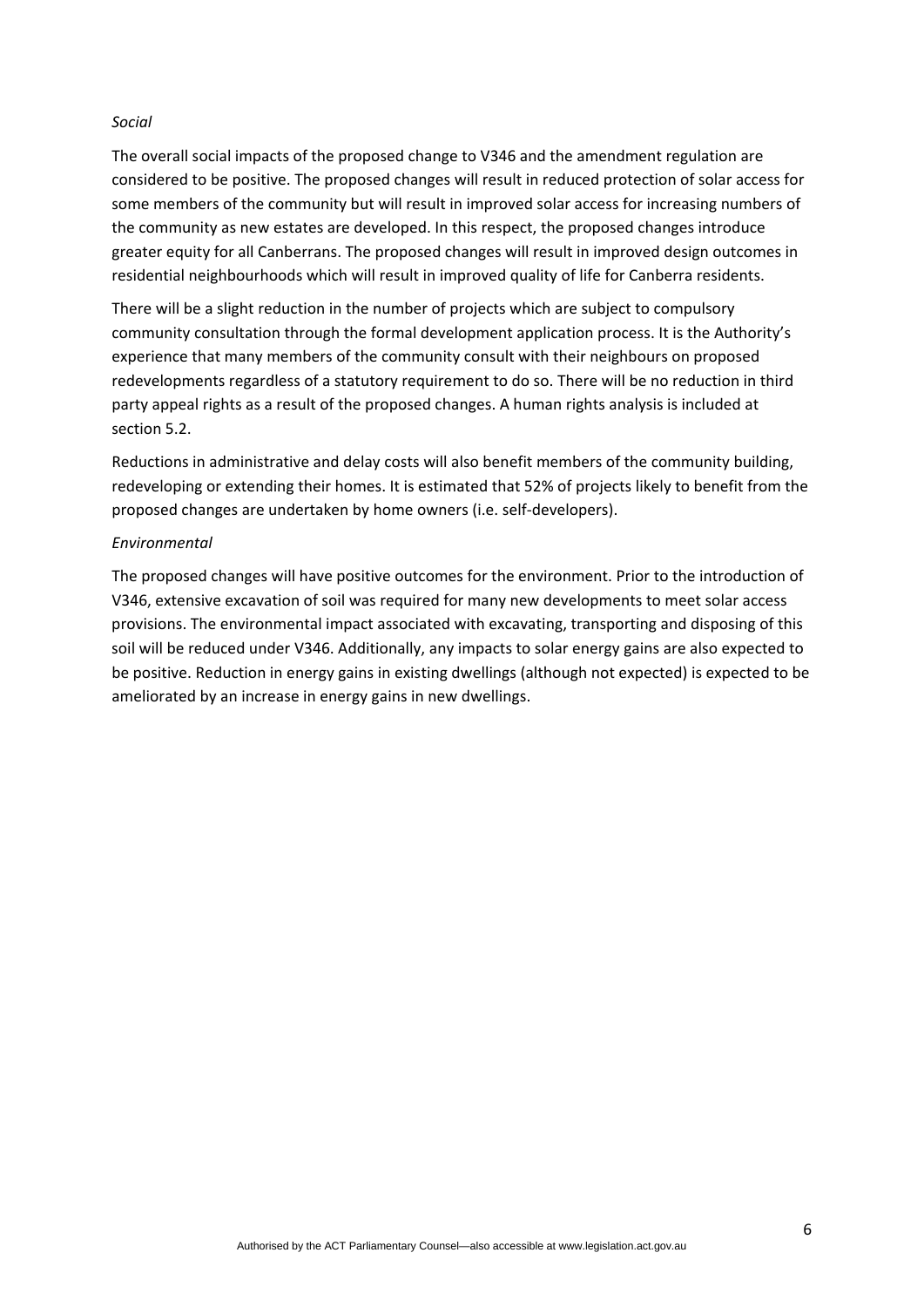# <span id="page-6-0"></span>**1. Introduction**

### <span id="page-6-1"></span>**1.1 Purpose**

The purpose of this Regulatory Impact Statement (RIS) is to assess the impact of the *Planning and Development (Solar Access) Amendment Regulation 2016* (No 1) (the amendment regulation) which is related to implementation of solar access provisions introduced through Variation to the Territory Plan No 346 (V346).

The aim of the amendment regulation is to effectively implement V346 to ensure that application of construction tolerances and some exempt developments outlined in the *Planning and Development Regulation 2008* (the regulation) do not result in unintended planning outcomes such as impeding a neighbour's solar access, and that the final form of constructed dwellings is more likely to reflect the prior expectations of community and government*.*

As such, this RIS considers both the effect of changing the regulation and the effect of implementing V346 so a full picture of the regulatory change is given.

### <span id="page-6-2"></span>**1.2 Background**

In 2009 the ACT planning and land authority (the Authority) commenced a general review of the policy content of the Territory Plan, including the development of new mechanisms to improve solar access for residential development. As a result of this process, on 5 July 2013, new residential solar access provisions were introduced into the Territory Plan through Variation to the Territory Plan No 306 (V306).

The provisions introduced through V306 apply to all blocks over 500 $m<sup>2</sup>$  (large blocks) and to blocks of 500 $\text{m}^2$  or less (mid-size and compact blocks) if they were approved on or after 5 July 2013. The previously existing provisions continue to apply to mid‐sized blocks that were approved before this date. For compact blocks approved before this date, no solar access provisions apply.

Following the introduction of these provisions, the Authority undertook to closely monitor their impact and effectiveness in order to ensure that they were achieving the desired outcomes. This process included research and consultation with key stakeholder groups including industry and community representatives.

In March 2014 the Authority invited people from the Canberra community to participate in a workshop focused on the northern boundary and solar access provisions in the Territory Plan. Participants included architecture, building and planning industry professionals and community association representatives. This led to the establishment of a working group to consider and explore a range of options put forward by the authority to embrace the solar access objectives and seek to resolve the issues identified.

The working group members included representatives of community associations and industry groups. The group met once in 2014 and three times in 2015. A wide range of options and approaches were developed and explored by the Authority and tested with the working group.

Proposed changes were presented to community and industry representatives at a forum held in December 2015. Further sessions were held with industry and the community in May, June and July 2016 to discuss the proposed changes to the Territory Plan and regulation.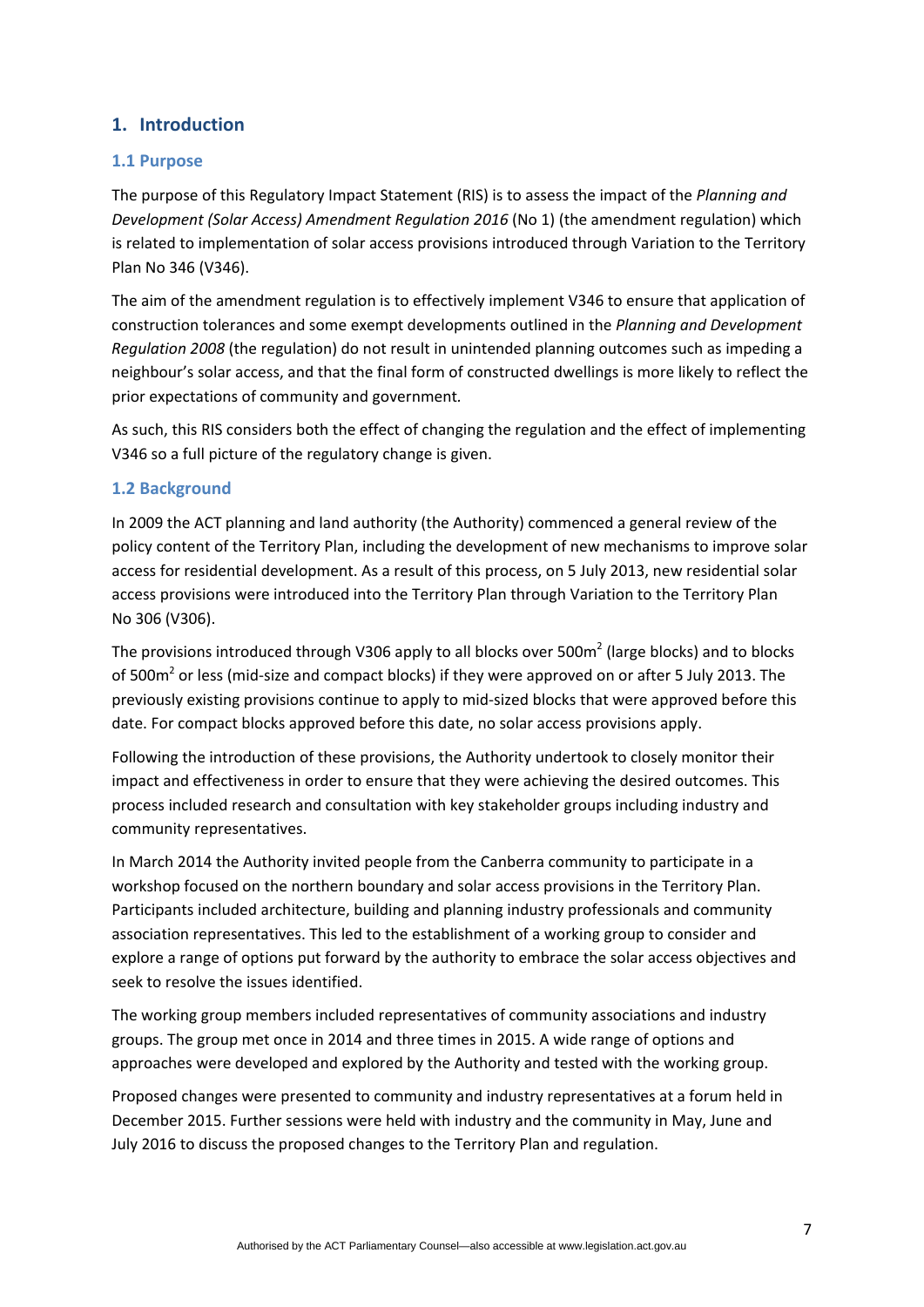On 28 July 2016, the Minister for Planning and Land Management directed the Authority to consider changes to the recommended version of DV346. This resulted in DV346 being amended to limit its application to blocks approved under an estate development plan on or after 5 July 2013. Following further consultation with industry and community groups, the application of revised solar access provisions will be considered for 'existing' areas. As such, this RIS is restricted to considering the regulatory impact of the final V346 (i.e. is limited to 'new' areas only).

As a result of the processes outlined above, amendments to the residential solar access provisions were proposed through V346. The amended provisions better meet the needs of industry and the community without adversely impacting on the principle of ensuring good solar access for residential development. In addition to these changes to the Territory Plan, the subsequent amendments to the regulation have been discussed with the working group and are considered to be required to ensure V346 is effectively implemented.

# <span id="page-7-0"></span>**1.3 Objectives of V346 and associated regulatory changes**

The objectives of V346 are:

- to ensure good solar access for residential development,
- to improve design outcomes and housing affordability, and
- to streamline regulatory approvals under the *Planning and Development Act 2007* (the Act) by reducing the number of exemption declarations (1Ns) and development applications (DAs) required for developments to comply with the solar access provisions in the Territory Plan's *Single Dwelling Housing Development Code* (SDHDC).

The objectives of the proposed change to the regulations are to ensure:

- construction tolerances outlined in Schedule 1A of the regulation are used as a contingency for error during the building process, and not relied upon to achieve building design outcomes, and
- application of construction tolerances and exemptions for some exempt developments outlined in Schedule 1 of the regulation does not additionally encroach on the solar access of neighbouring blocks.

These objectives are consistent with the objectives of the Act and the Territory Plan, which aim to manage land use change and development in a manner consistent with strategic directions set by the ACT Government, Legislative Assembly and the community.

## <span id="page-7-1"></span>**1.4 Extent of developments affected**

A review of 1Ns and DAs referred to the Authority under the SDHDC over the 12 month period of May 2015 – April 2016 indicates the proposed changes through V346 have broad application.

The changes proposed in V346 will result in a total increase in the height of the solar building envelope. As such, a greater number of developments will be able to meet the requirements of the Territory Plan, without needing to gain an approval from the Authority. It is not expected that the changes introduced through V346 and this amendment regulation will result in a change to the type of dwelling being constructed. As such, developments over the past 12 months are considered to be representative of developments over the next 12 months.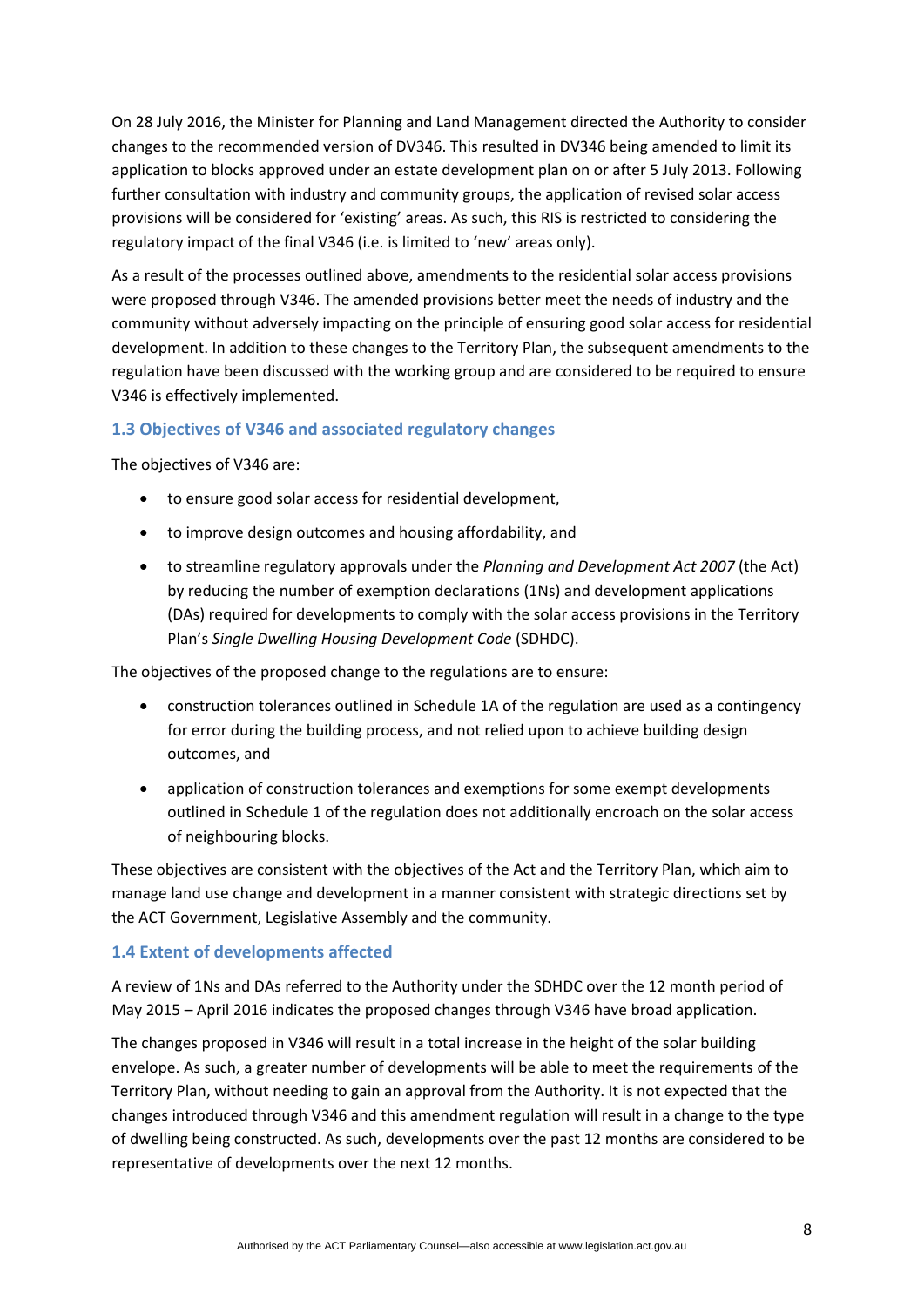Developments likely to be affected by the proposed changes include all developments assessed under the SDHDC, relate to solar access rules (specifically Rule 7), and are located on blocks approved under an estate development plan on or after 5 July 2013 (excluding Coombs and Wright).

A summary of the number of relevant developments is at Table 1. Additional information on the number of 1Ns and DAs which have required approval relating to solar access provisions (by suburb) is provided at Attachment A.

| <b>Type</b>                               | <b>Total</b> | <b>All Solar Access</b><br><b>Provisions</b> | <b>Rule 7 Provisions</b><br>(ex Coombs & Wright) | 'New' suburbs only<br>(ex Coombs & Wright) |
|-------------------------------------------|--------------|----------------------------------------------|--------------------------------------------------|--------------------------------------------|
| 1N exemption<br>declarations              | 634          | 230                                          | 165                                              | 95                                         |
| Development<br>applications (merit track) | 448          | 137                                          | 85                                               |                                            |

*Table 1: relevant applications received under the SDHDC from May 2015 – April 2016*

# <span id="page-8-0"></span>**1.5 Identifying the Problem**

The current development assessment regime under the Act requires proponents to meet a number of planning rules in order to be exempt from approval. When new estates are released, government and industry have in mind the type of dwelling that is able to be developed without additional planning approval under the Act.

Where the rules outlined in the Territory Plan are unable to be met (for example, the solar access provisions of the SDHDC), one of the following must occur:

- proponents are able to apply under sections 1.100A and 1.100AB of the regulation for a 1N where the non-compliance is for an allowable encroachment into a dimension (for example, a setback) and is:
	- minor; and
	- will not adversely affect someone other than the applicant; and
	- will not increase the environmental impact of the dwelling or alteration more than minimally.
- where the non-compliance does not meet the tests outlined in sections 1.100A and 1.100AB of the regulation, a DA is required in accordance with section 139 of the Act.

A number of new residential estates in Canberra have an undulating topography. These site conditions mean that on some blocks it is not possible to develop a modest single dwelling and meet the requirements of the Territory Plan without an assessment and approval by the Authority. Consultation with the community and industry has identified that:

- cut and fill is required on a number of blocks to meet current solar access requirements.
- application of current solar access provisions has resulted in instances where houses: are being dug into the site; are located away from their southern boundary ‐ this creates 'lopsided' houses in the streetscape and underutilises space along the southern boundary; or have reduced ability to maximise northern open space.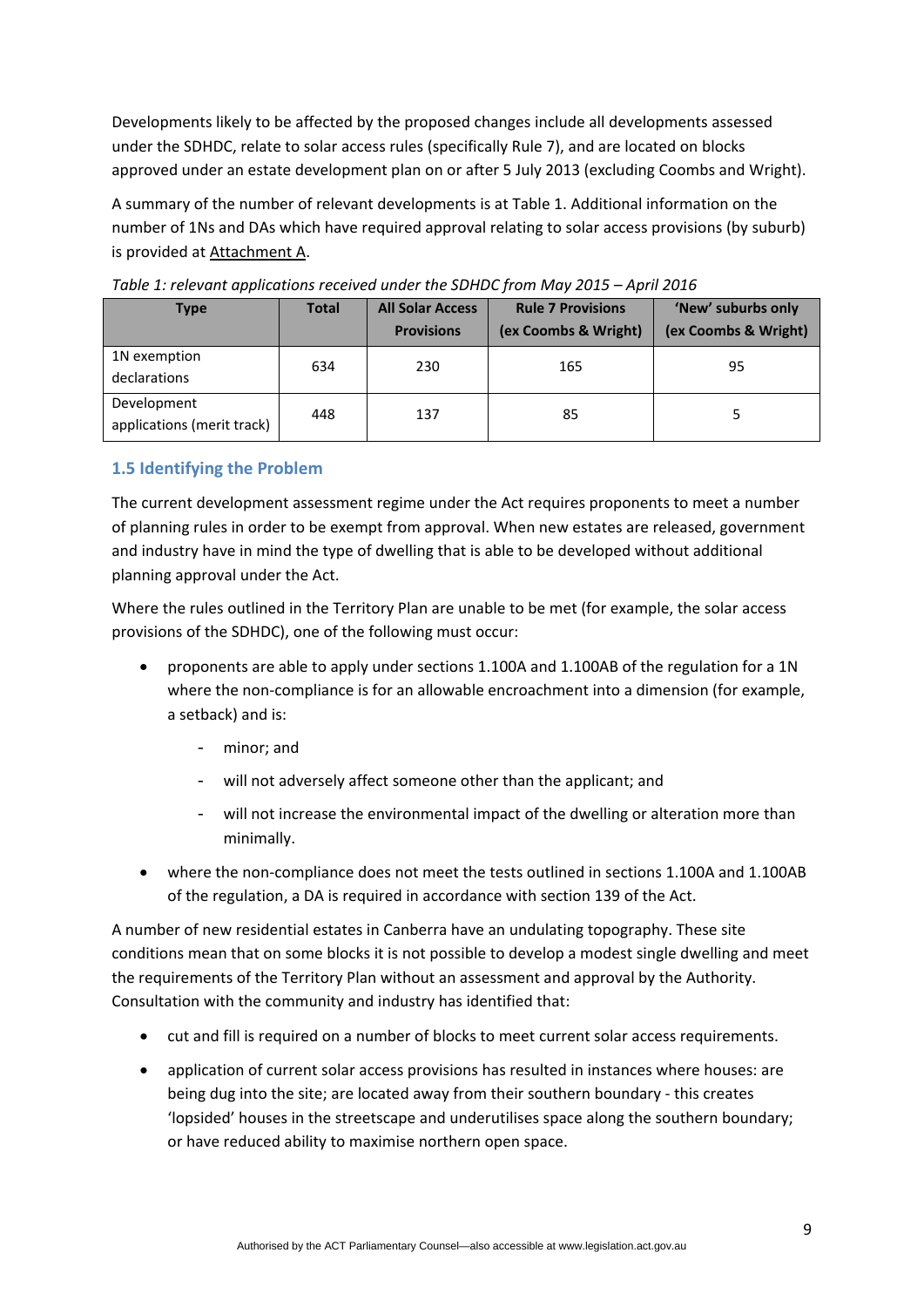there are administrative and delay costs as a result of needing to seek additional approval to develop these blocks. The Authority has anecdotal feedback that had developers and owners understood the extent of these costs, they would not have purchased the block.

The level of community and industry concern about the solar access provisions introduced in V306 is reflected in the 103 submissions received during DV346's public consultation period. Of these, 68 support the proposed changes, one further submission supports the proposal on the condition that the regulation is changed, and 34 submissions did not support the proposed changes. $<sup>2</sup>$ </sup>

It is noted that targeted consultation was undertaken on a number of options following the recommended version of DV346. Following this consultation, the Minister for Planning and Land Management directed the Authority to consider changes to the recommended version of DV346. This resulted in DV346 being amended to limit its application to blocks approved under an estate development plan on or after 5 July 2013.

Following further consultation with industry and community groups, the application of revised solar access provisions will be considered for 'existing' areas.

This RIS considers changes to the Territory Plan and Schedule 1 and Schedule 1A of the regulation to restrict permitted construction tolerances and selected exempt developments once they exceed the solar building envelope. As is the case with V346, the amendment regulation will be limited to 'new' areas only.

 $2$  For further information on the range of issues raised refer to DV346 Report on Consultation available on the ACT Government website.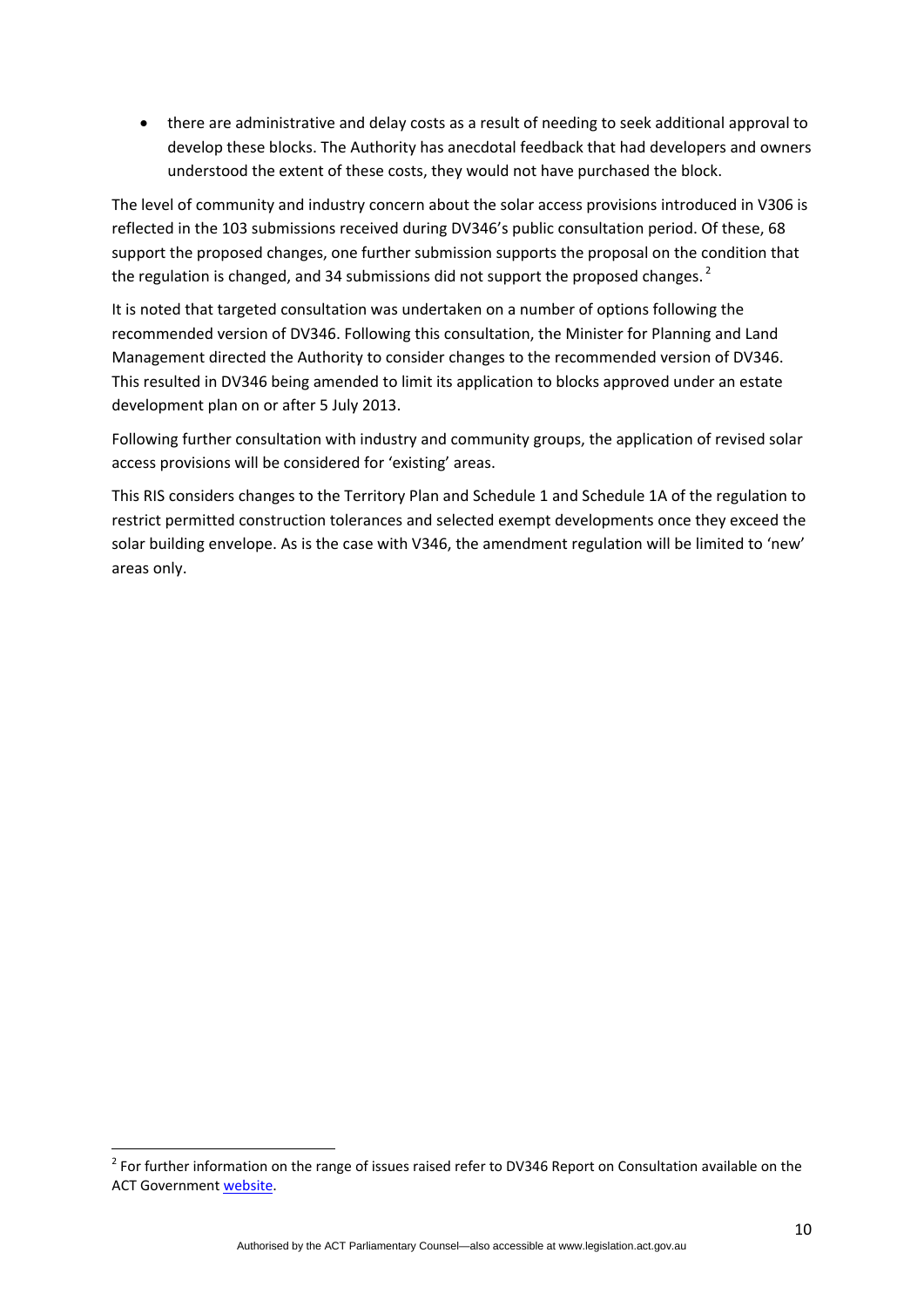# <span id="page-10-0"></span>**2. Variations to the Territory Plan and Regulation**

## <span id="page-10-1"></span>**2.1 Ensuring effective implementation of V346**

The changes proposed under V346 include:

- increasing the height of the solar fence for selected blocks from 2.4m to 3m in the primary building zone and from 1.8m to 2.3m in the rear zone.
- $\bullet$  introducing a requirement to provide at least  $4m^2$  of transparent, unshaded north facing glazing to a daytime living area. $3$
- introducing a range of changes to clarify and simplify rules and criteria relating to solar access.

To effectively implement these changes it is proposed to amend the regulations to:

- limit vertical and horizontal construction tolerances outlined in Schedule 1A of the regulation once the solar building envelope is exceeded. The effect of this change is that developments which exceed the solar building envelope will not be exempt.
	- Under the current regulation, construction tolerances are permitted in addition to the approved height of a dwelling and can exceed the solar building envelope.
- current construction tolerances will remain where they are able to be accommodated within the permitted solar building envelope. A summary of current horizontal and vertical construction tolerances are at Table 2.
- It is also proposed to limit encroachment into the solar building envelope from selected exempt developments. The relevant structures are outlined in Table 3.

It is expected that these changes will ensure solar access provisions are implemented as intended by V346 (i.e. solar access is provided without being significantly impacted by additional construction tolerances or selected exempt developments post approval). It is not intended that these proposed changes will apply to existing structures.

It is expected that these changes will result in the final form of constructed dwellings being more likely to reflect the prior expectations of community and government, and provide greater certainty regarding solar access for neighbours.

Of note, these proposed changes to the Territory Plan and the amended regulation will only apply to blocks approved under an estate development plan on or after 5 July 2013.

 $3$  Where this is not practical DV346 allows an applicant to demonstrate that daytime living areas are provided with reasonable access to direct sunlight through alternate means.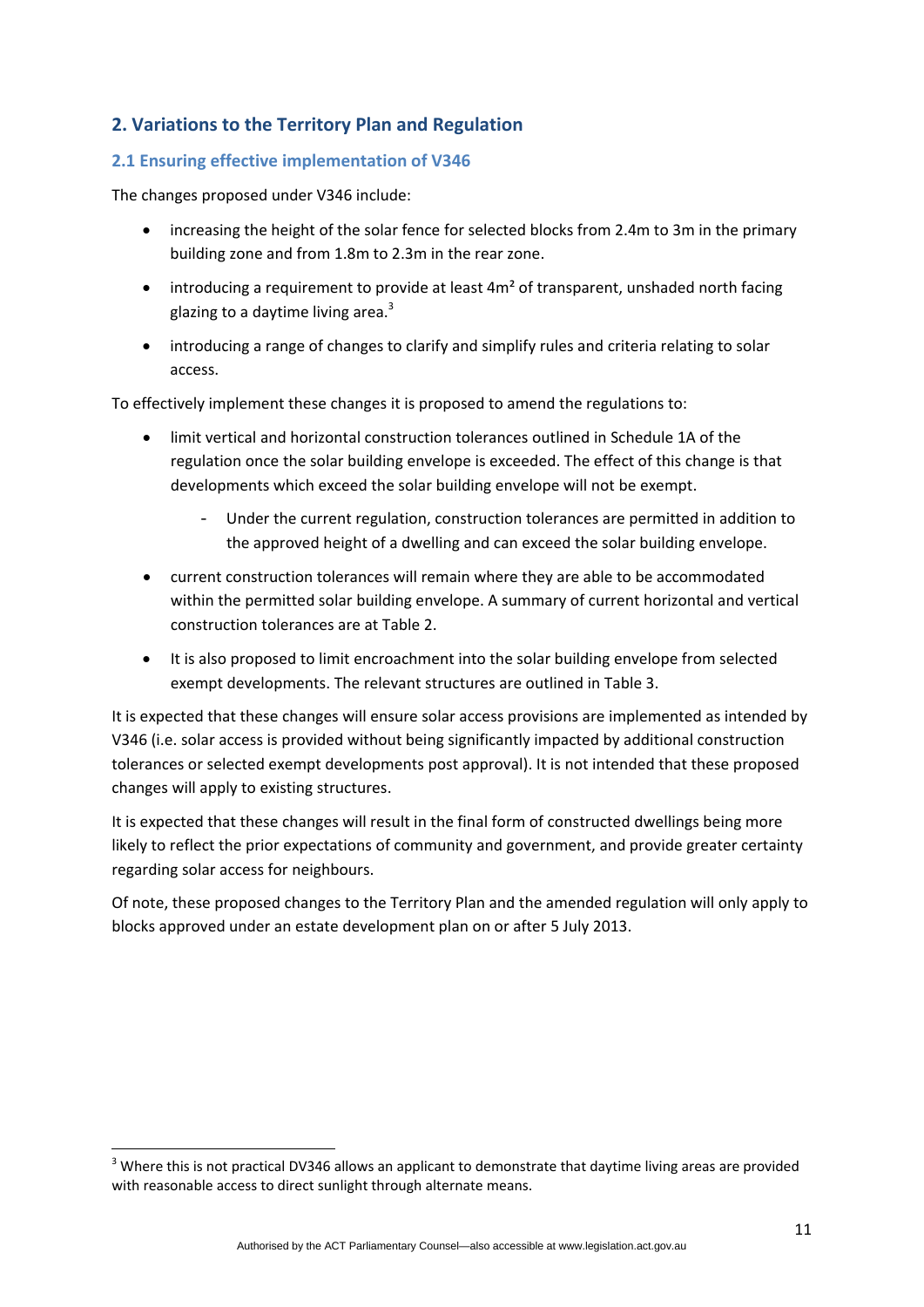| <b>Schedule 1A of regulations</b>                |                                                              |  |  |
|--------------------------------------------------|--------------------------------------------------------------|--|--|
| 1A.10                                            | 1A.11                                                        |  |  |
| Horizontal siting tolerances for buildings and   | Height tolerances for buildings and structures               |  |  |
| <b>structures</b>                                | $(2)(a)(i)$ not more than 340mm above or below where         |  |  |
| (2)(a)(i)&(ii) if within 900m of the boundary of | the applicable height criteria allow or require the point    |  |  |
| a block tolerance is not more than 50mm          | to be sited                                                  |  |  |
| (2)(b) if greater than 900mm of the boundary     | $(2)(a)(ii)$ if the point is the sill of an exterior window- |  |  |
| of a block tolerance is not more than 340mm      | the sill is not more 50mm closer to the finished floor       |  |  |
| For exemption declarations the 340mm             | level immediately adjacent to the window's sill              |  |  |
| tolerance is reduced:                            | For exemption declarations the 340mm tolerance is            |  |  |
| (3)(a) if the criterion is extended by not more  | reduced:                                                     |  |  |
| than 290mm-by the extended distance              | $(3)(a)$ if the criterion is extended by not more than       |  |  |
| stated in the exemption declaration for the      | 290mm-by the extended distance stated in the                 |  |  |
| criterion; or                                    | exemption declaration for the criterion; or                  |  |  |
| (3)(b) if the criterion is extended by more      | (3)(b) if the criterion is extended by more than             |  |  |
| than 290mm-by 290mm.                             | $290$ mm $-$ by 290mm.                                       |  |  |

*Table 2: Current construction tolerances outlined in Schedule 1A of the regulations*

*Table 3: Schedule 1 Roof‐mounted structures proposed to be amended under the amendment regulation*

| <b>Schedule 1 of regulations</b> |                                                                              |  |  |
|----------------------------------|------------------------------------------------------------------------------|--|--|
| <b>Relevant Clause</b>           | <b>Proposed Amendment</b>                                                    |  |  |
| 1.26: Buildings skylights        | Currently skylights are able to project up to 150mm above the                |  |  |
|                                  | surface of the roof adjacent to the skylight (subsection (b)). This          |  |  |
|                                  | provision is proposed to be amended to ensure that this projection           |  |  |
|                                  | is not able to exceed the solar building envelope.                           |  |  |
| 1.27: External heaters / coolers | Currently roof mounted external heaters and coolers are able to be           |  |  |
|                                  | up to 1.5m from the top of the closest point of the roof (subsection         |  |  |
|                                  | (b)). This provision is proposed to be amended to ensure that these          |  |  |
|                                  | structures are not able to exceed the solar building envelope.               |  |  |
| 1.27A: External photovoltaic     | Currently roof mounted photovoltaic panels are able to be up to              |  |  |
| panels                           | 300mm above the closest point of the roof; or cannot restrict solar          |  |  |
|                                  | access to another block (subsection $(b)(i)$ and $(ii)$ ). This provision is |  |  |
|                                  | proposed to be amended to ensure that these structures are not               |  |  |
|                                  | able to exceed the solar building envelope.                                  |  |  |
|                                  | The definition of 'restrict' will also be reviewed so it reflects the        |  |  |
|                                  | solar building envelope defined in the Territory Plan.                       |  |  |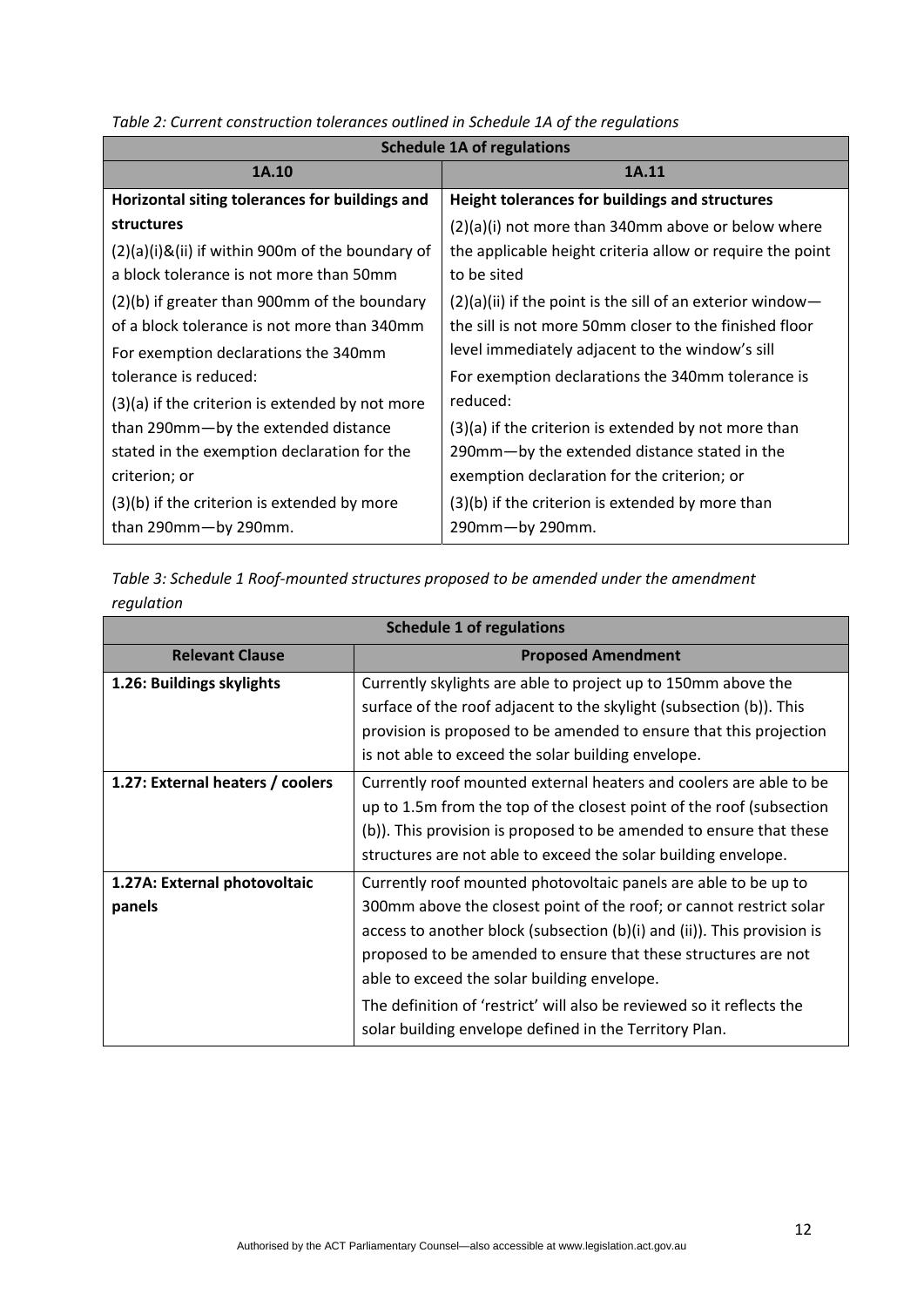# <span id="page-12-0"></span>**2.2 Outline of proposed changes to the regulations**

The primary objectives of the amended regulation is to ensure V346 is implemented effectively, that planning outcomes are as intended, and that the final form of constructed dwellings is more likely to reflect the prior expectation of community and government. The changes are also expected to provide greater certainty regarding solar access for neighbours.

The proposed changes to the regulation will be applied to blocks approved under an estate development plan on or after 5 July 2013 (i.e. 'new' areas) and are outlined in Table 4 below.

|    | Legislative proposal                                                                                                                                                                                                                                                                                                                                          | <b>Comment on impact</b>                                                                                                                                                                                                                                                                                                                                                                                                             |
|----|---------------------------------------------------------------------------------------------------------------------------------------------------------------------------------------------------------------------------------------------------------------------------------------------------------------------------------------------------------------|--------------------------------------------------------------------------------------------------------------------------------------------------------------------------------------------------------------------------------------------------------------------------------------------------------------------------------------------------------------------------------------------------------------------------------------|
| 1. | <b>Horizontal and vertical construction tolerance</b><br>Construction tolerances will be removed where<br>they exceed the permitted solar building<br>envelope.<br>The current construction tolerances will remain<br>where it is able to be accommodated within the<br>permitted solar building envelope.                                                    | The impact of reduced construction tolerances is<br>negligible.<br>The overall impact of V346 and the proposed<br>change to the regulation will be an increase in<br>the permitted solar building envelope.<br>The majority of developments will retain current<br>construction tolerances as the cumulative height<br>of the approved dwelling and tolerance is not<br>expected to exceed the increased solar building<br>envelope. |
| 2. | <b>Roof-mounted structures</b><br>A number of structures are currently able to be<br>exempt from development approval if they<br>meet a series of requirements outlined in<br>Schedule 1 of the regulation.<br>It is proposed that three types of roof-mounted<br>structures will not be permitted to exceed the<br>solar building envelope without approval. | The impact of restricting these three types of<br>roof-mounted structures to within the solar<br>building envelope is considered to be minimal as:<br>The overall impact of V346 and the changes<br>to the regulation will be an increase in the<br>solar building envelope, and<br>It would be unusual for most of these<br>$\bullet$<br>structures to be mounted on the southern<br>side of a dwelling.                            |

*Table 4: ACT Planning and Development Regulation 2008 Changes*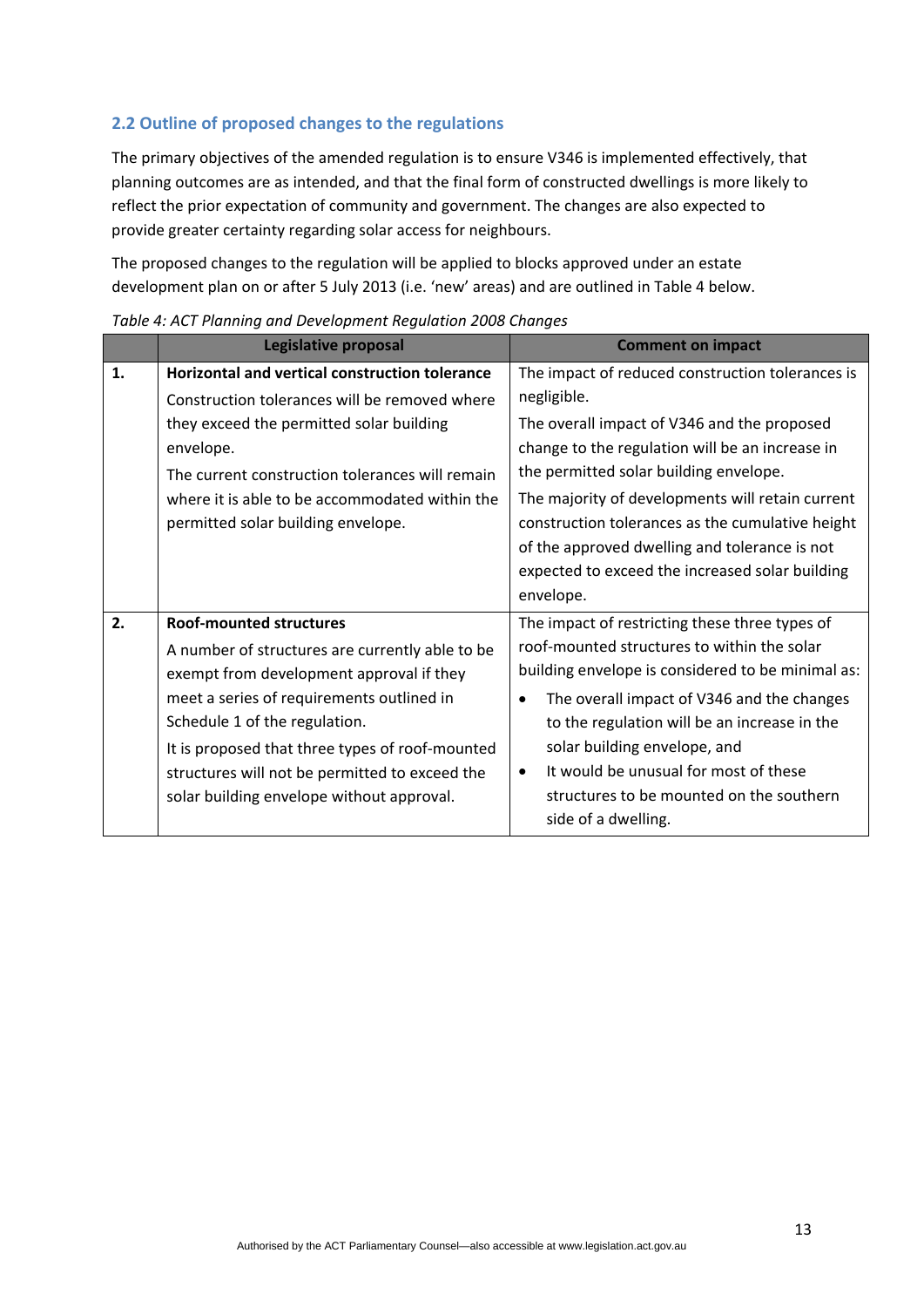# <span id="page-13-0"></span>**3. Options Analysis**

Three options available to the ACT Government have been investigated:

- maintaining the status quo and keeping the current regulations (Option 1); and
- effectively implement V346 by reducing construction tolerances when they exceed the solar building envelope (Option 2 and Option 3).

These options are illustrated in Figure 1.

### **Legislative process**

Variations to the Territory Plan are a separate legislative process to amending a regulation. V346 was:

- approved by the Minister for Planning and Land Management in accordance with section 76 of the Act on 1 August 2016, and
- tabled in the Legislative Assembly in accordance with section 79 of the Act on 2 August 2016.

As such the options outlined below are limited to changes to the regulation to support the implementation of V346.

# <span id="page-13-1"></span>**3.1 Maintain the Status Quo (Option 1)**

Option 1 maintains the status quo of the current regulation and does not result in change to construction tolerances or selected exempt developments outlined in Schedule 1A and Schedule 1 of the regulations respectively. Maintaining the status quo will result in:

- the potential for final approved dwelling heights to be much greater than permitted prior to V346 (this could be up to 340mm over the permitted solar building envelope).
- some structures and exempt developments exceeding the solar building envelope.
- unintended impacts to solar access of neighbouring blocks.

The concern of these impacts was raised through the public consultation process for V346.

While it is not expected that these outcomes will occur regularly, amending the regulation will ensure these outcomes do not occur.

Option 1 is not recommended.

## <span id="page-13-2"></span>**3.2 Amend the regulation to reduce construction tolerances (Option 2 and 3)**

Amending the regulation achieves an appropriate balance between reducing regulatory burden for home owners and developers and ensuring solar access provisions are implemented as intended. The changes are also expected to provide greater certainty regarding solar access for neighbours.

Under the solar access provisions introduced through V346, a development is more likely to meet the requirements of the Territory Plan without the requirement to obtain development approval from the Authority (i.e. more likely to be exempt).

Options 2 and 3 result in a more efficient and effective regulatory process, without compromising intended planning outcomes.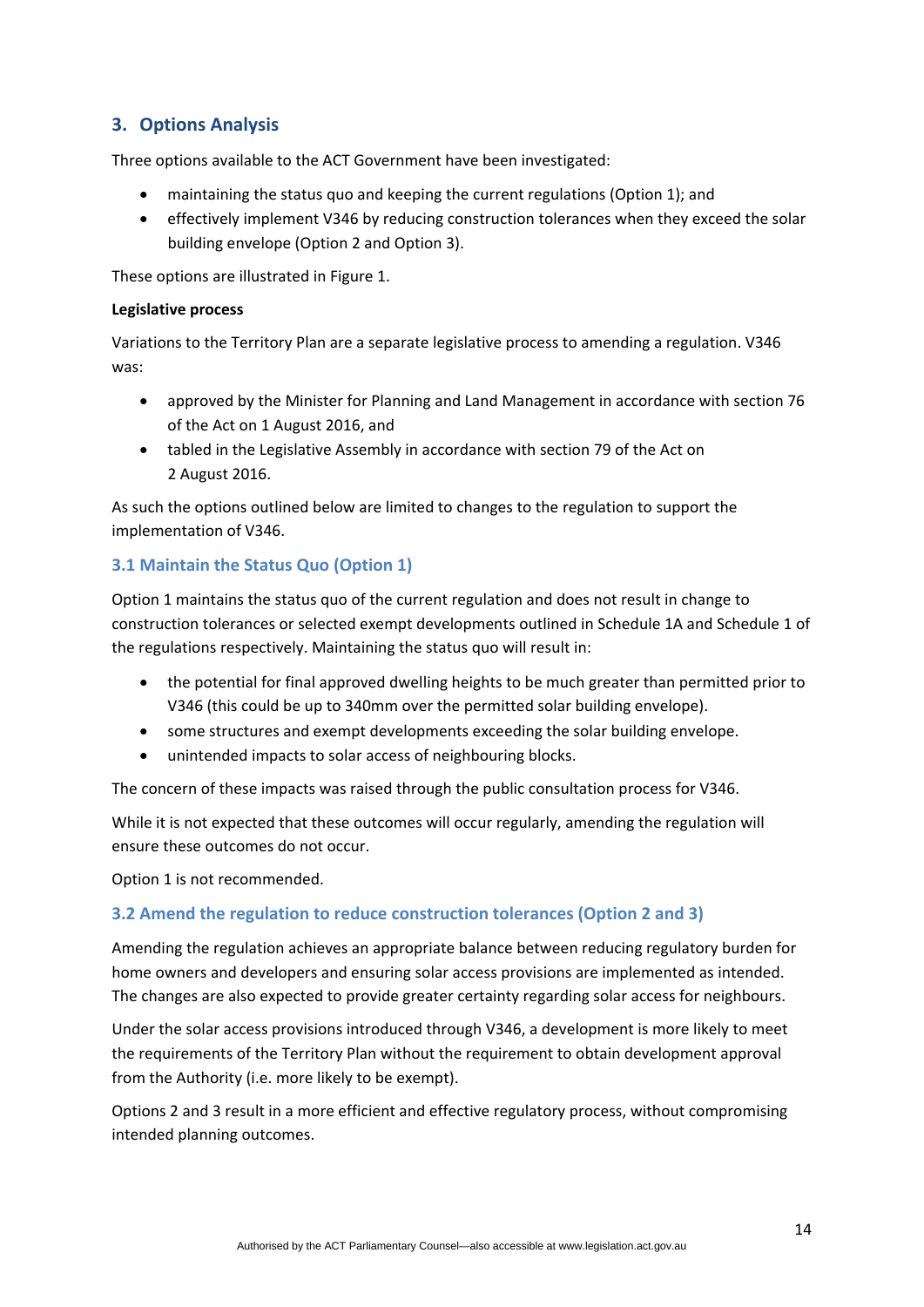### *Option 2: Construction tolerances no more than 50mm outside the solar building envelope*

Option 2 reduces the construction tolerances in the regulations to:

- limit vertical and horizontal construction tolerances to 50mm once the solar building envelope is exceeded.
- apply current construction tolerances where they are able to be accommodated within the permitted solar building envelope.
- where construction tolerances are less than the permitted tolerance from the solar building envelope, the tolerance will be this distance plus 50mm (e.g. where a building is 200mm from the solar envelope a tolerance of up to 250mm would be permitted).

Option 2 aimed to reduce construction tolerances, while still providing some contingency for errors in the building process. Community stakeholders did not support this option as they did not approve of the additional 50mm impact. It was considered by other stakeholders to be unnecessary given the increased height of the solar building envelope and overly complex when compared to Option 3.

Option 2 is not considered as preferable as Option 3.

#### *Option 3: Construction tolerances only permitted within the solar building envelope*

Option 3 further reduces the construction tolerances in the regulations to:

- apply current construction tolerances where they are able to be accommodated within the permitted solar building envelope.
- not permit construction tolerances to be exempt once the solar building envelope is exceeded.

This option was proposed by community groups in information sessions held in June 2016. Additional targeted consultation with industry in July 2016 indicated that this amendment is only feasible if the changes to the solar building envelope outlined in V346 are passed.

Option 3 is recommended as it provides a simplified approach to managing exempt developments, was supported by the community, and will result in the benefits outlined in section 4.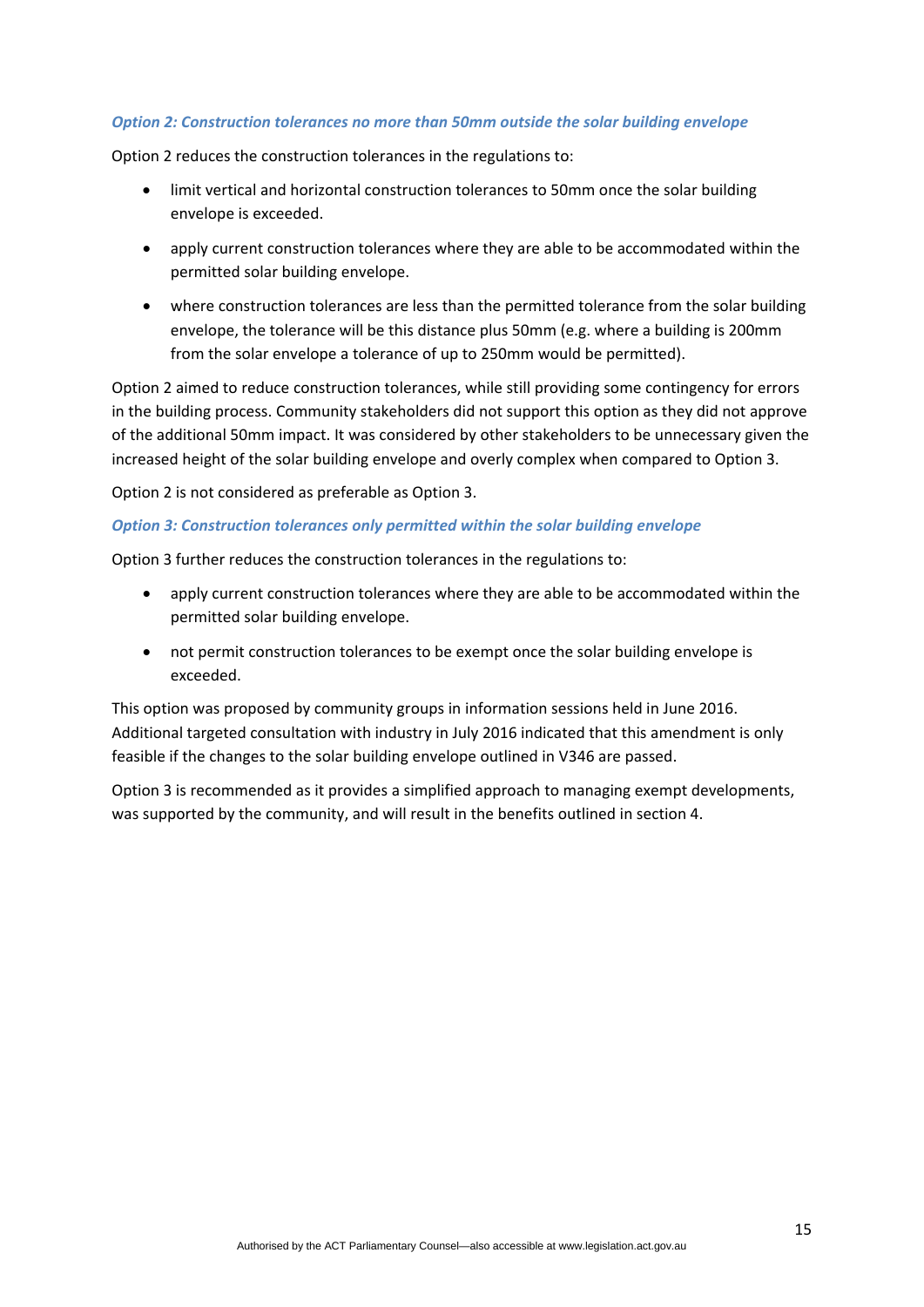#### **Figure 1: Options considered for amending construction tolerances**

# Option 1: Do nothing

Construction tolerances remain as they are currently:

- Vertical: 340mm for exempt development and DAs: 290mm for 1Ns.
- Horizontal: 50mm when 900mm to boundary and 340mm for exempt development and DAs: 290mm for 1Ns.

There is no change to the regulation for exempt developments.

# Option 2: Reduce tolerances to 50mm when outside the solar building envelope

Construction tolerances are reduced:

- Limit tolerances to 50mm once the solar building envelope is exceeded.
- current tolerances apply where they are able to be accommodated within the solar building envelope.
- where tolerances are within the building envelope, the tolerance will be 50mm in addition to this distance (e.g. when 200mm from the solar building envelope a tolerance of up to 250mm would be permitted).

Exemptions for three types of structures are amended.

# Option 3: Reduce tolerances to not exceed the solar building envelope

Construction tolerances are reduced:

- restrict vertical and horizontal tolerances to zero once the solar building envelope is exceeded.
- current tolerances apply where they can be accommodated within the solar building envelope.

Exemptions for three types of structures are amended.

### Based on feedback from information sessions - option 3 is the preferred option.





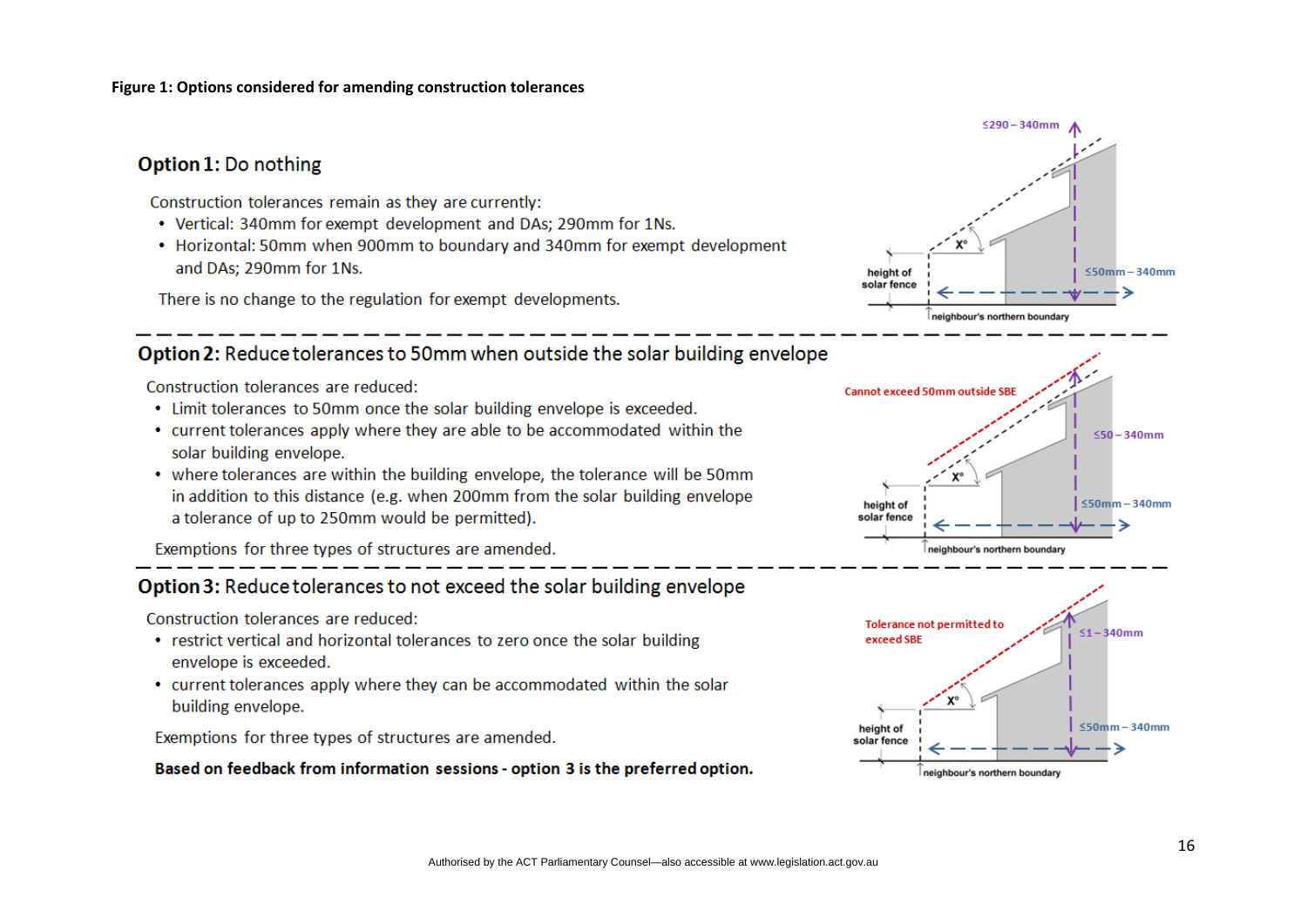# <span id="page-16-0"></span>**4. Impact Analysis**

The Authority has undertaken an impact analysis of implementing Option 3. To ensure a full picture is given of the expected regulatory change, the analysis considers both the effect of amending the regulation and the effect of implementing V346.

This analysis focused on the outcomes under the SDHDC as this is where the majority of the benefits are likely to be realised. While the proposed changes outlined in V346 and the amendment regulation will result in improved certainty and design outcomes under the Multi-unit Housing Development Code (MHDC), the changes will not result in reduced regulatory burden as developments under the MHDC are unable to be exempt from assessment and approval under the Act.

# <span id="page-16-1"></span>**4.1 Methodology**

The Directorate's method for calculating savings from V346 and the amendment regulation consists of two broad steps:

- 1. identifying expected changes under V346 and the amendment regulation, and
- 2. estimating the value of the changes.

The Directorate's method for calculating savings is detailed at Attachment A. A summary is provided below.

Savings are likely to be realised in two main areas: administrative savings and delay savings.

- *Administrative savings* are any costs incurred by regulated entities primarily to demonstrate compliance with regulation. V346 will result in administrative savings through a reduced number of developments that require an approval to meet the requirements of the Territory Plan. A number of developments which previously required a 1N will now be exempt, and developments which required a DA will now be exempt or able to proceed with a 1N approval.
- *Delay savings* are expenses incurred through delayed approvals. 'Delay' includes any expected changes to timeframes as a result of implementing V346 and the amendment regulation.

A number of assumptions have been used to derive the estimates of the potential change in administrative and delay costs. Application of these assumptions is expected to result in a conservative estimate of the potential economic benefits of implementing V346. The assumptions applied are outlined at Attachment A.

## **Administrative savings**

The main changes generating administrative savings under V346 are that an increase solar building envelope will result in more developments meeting the requirements of the Territory Plan without the need for a development application (i.e. they will either be exempt or have a minor non‐ compliance which only requires a 1N). This will result in:

- reduced paperwork for proponents, including application forms and specialised plans
- reduced 1N and DA fees paid by proponents to the Authority, and
- reduced number of applications requiring processing and assessment by the Authority.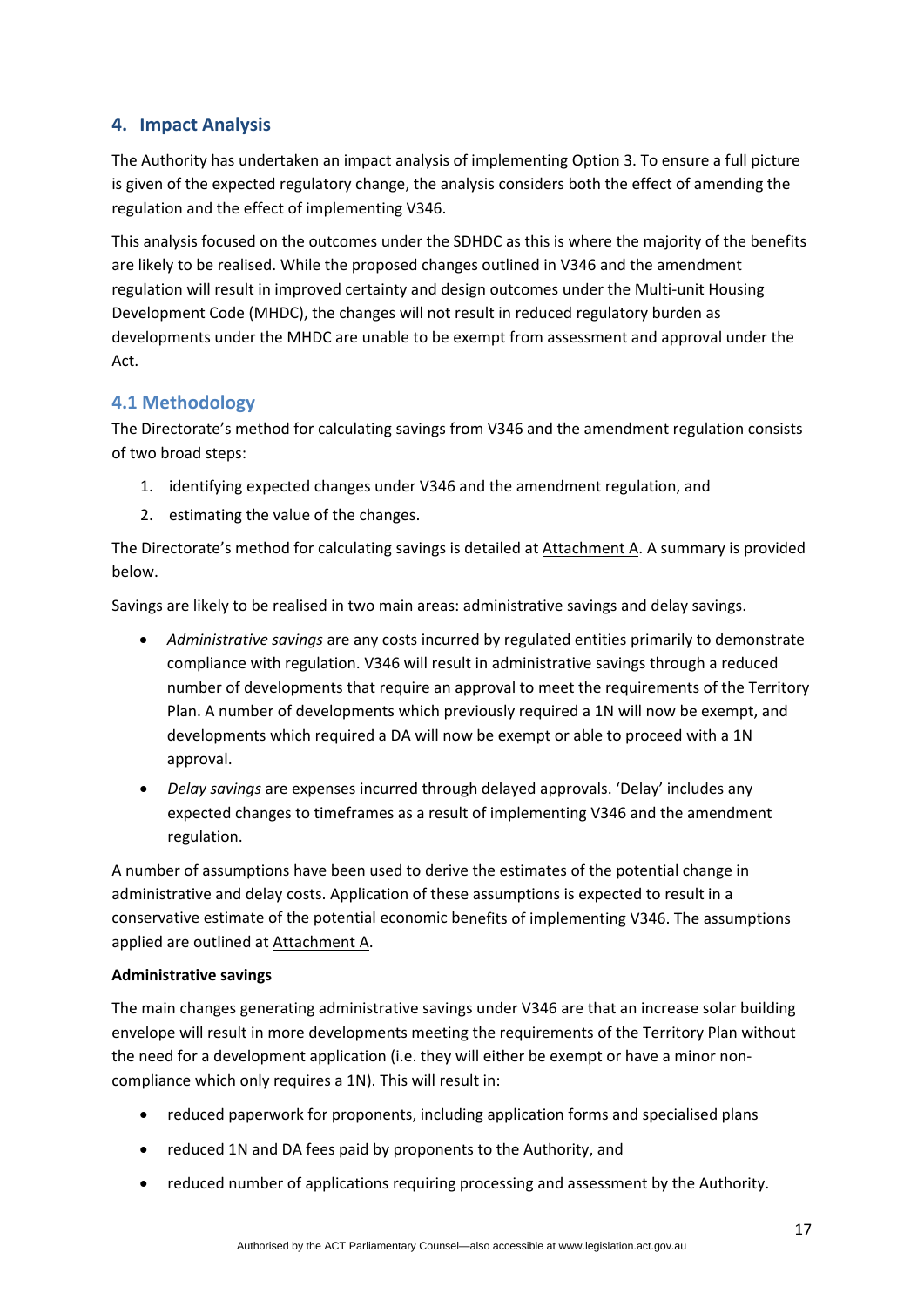### **Delay savings**

The main changes generating delay savings under V346 are that developments are able to commence sooner as they will either:

- no longer require planning approval by the Authority (i.e. they will be exempt), or
- no longer require a DA (i.e. they will be exempt or able to commence following a 1N approval).

# <span id="page-17-0"></span>**4.2 Limitations of economic savings estimate**

Deregulation savings estimates are conservative and based on evidence obtained from past approvals.

There are a number of factors that may influence the estimate that have not been directly accounted for in the calculations, due to an absence of reliable data, leading to an estimate which is inherently conservative. Factors that would increase the estimate include:

- fewer DAs lodged as development projects were compliant with solar access provisions
	- The Authority has anecdotal evidence that, due to the time and cost of seeking development approval, proponents often request approval for a number of elements in addition to those required by an initial design when they are non‐ compliant with one requirement (i.e. if developments are unable to meet solar access requirements, proponents will use the DA process to seek approval for other non‐compliances).
	- If proponents are able to meet solar access requirements, they will be more likely to construct a development which meets the other requirements of the Territory Plan.
	- This trend is expected to result in additional savings under V346 and supports this estimate being conservative.
- reduced cut and fill, and reduced requirements for retaining walls, required for undulating estates (e.g. Moncrieff, Taylor, and sloping sites in existing suburbs)
	- The economic and environmental cost of this practice have not been costed as part of this analysis although the savings are expected to be significant.
	- Industry feedback has indicated that this cost is significant and the estimated cost of ground works, including excavation and retaining walls, for an average size block in Moncrieff is \$40,000 per block.
	- In addition, the requirement to construct split level houses across sites reduces the residential market for these sites as a number of residents looking to down size their homes, or with accessibility requirements, are unwilling or unable to live in these dwellings.
	- This outcome does not support other ACT Government policies for ageing in place and accessible living. These impacts have not been costed.
- reduced delays resulting from seasonal weather events or contractor availability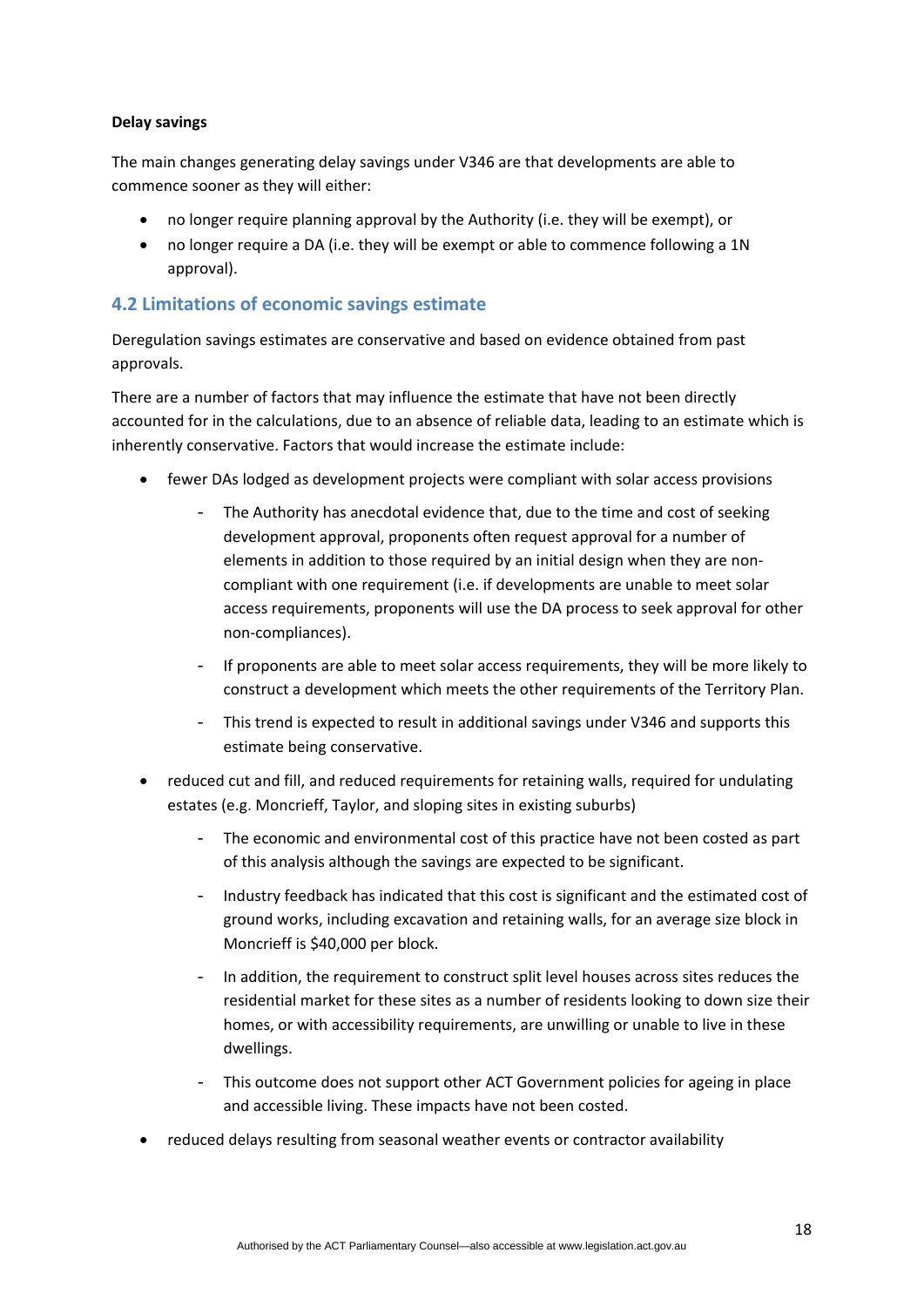- unexpected delays in regulatory approvals can often result in construction being further delayed as a result of seasonal weather events or contractor availability.
- The economic cost of these added delays has not been included as part of this analysis.
- the value of increased investment certainty has not been estimated, although it is recognised that increased market certainty has broad ranging benefits for the ACT economy.

# <span id="page-18-0"></span>**4.3 Analysis of preferred option**

## **Regulatory analysis**

Real information from 100 development projects<sup>4</sup> from the 12 month period of May 2015 – April 2016 was analysed to estimate V346 will result in:

- a reduction of 45% for 1Ns in 'new' areas relating to Rule 7 of the solar access provisions (this equates to a reduction of 26% of all 1N applications relating to Rule 7 of the solar access provisions and 7% of all 1N applications), and
- a reduction of 60% for DAs in 'new' areas relating to Rule 7 of the solar access provisions (this equates to a reduction of 4% of all DAs relating to Rule 7 of the solar access provisions and 1% of all DAs)
- For these projects, the delay time will be significantly reduced as projects will now either be exempt or be able to commence following a 1N application.
	- For projects which previously required a DA this will reduce the average delay of 59 days<sup>5</sup> to no more than 10 days<sup>6</sup>.

There is no regulatory impact expected from the change in regulation as:

- the increased solar building envelope means that construction tolerances for dwellings built over the past 12 months will now be accommodated within the solar building envelope
	- That is, there will be no additional regulatory burden for the same dwelling built prior to, and following, the change in regulation.
- The impact of restricting three types of structures to within the solar building envelope is minimal as the height of the solar building envelope has increased and most of these structures are not expected to be mounted on the southern side of a dwelling.

The analysis of economic savings as a result of V346 indicates administrative savings of \$66,445 and delay savings of \$66,869. When combined the total expected savings under V346 and the amendment regulation is over \$133,300 a year.

## **Broader impact analysis**

An analysis of broader impacts to government, business, community and the environment is provided at Table 4.

<sup>&</sup>lt;sup>4</sup> Including 95 projects requiring a 1N application and five projects requiring a DA under the Act.<br> $5$  Based on average timeframes for five projects assessed under the analysis undertaken for DV346.<br> $6$  Based on the sta

timeframe for 1N decisions is 6 days based on 74 projects assessed as having a reduced regulatory burden under DV346.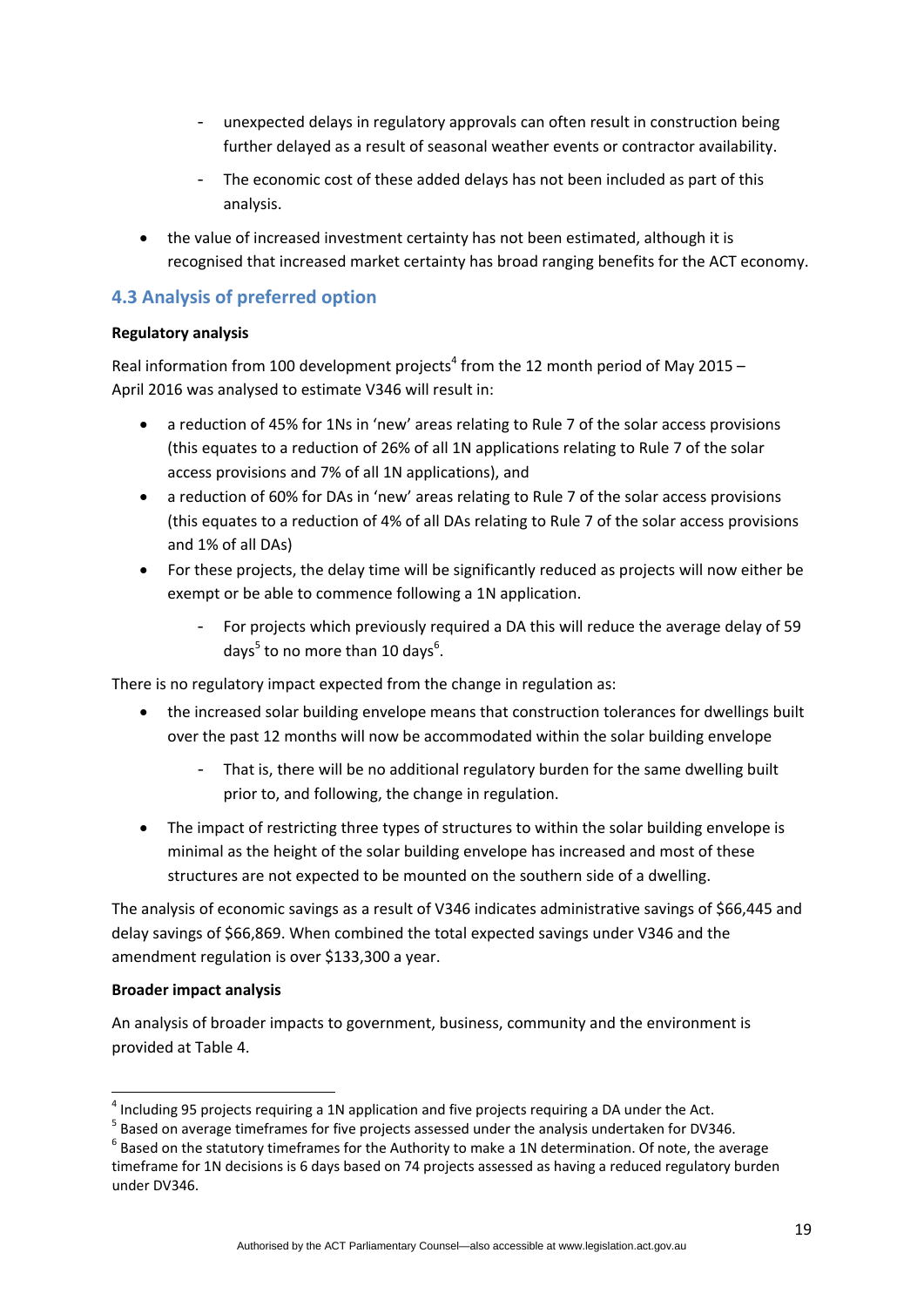

#### **Figure 2: Comparison of exemption declaration (1N) applications (May 2015 – April 2016)**



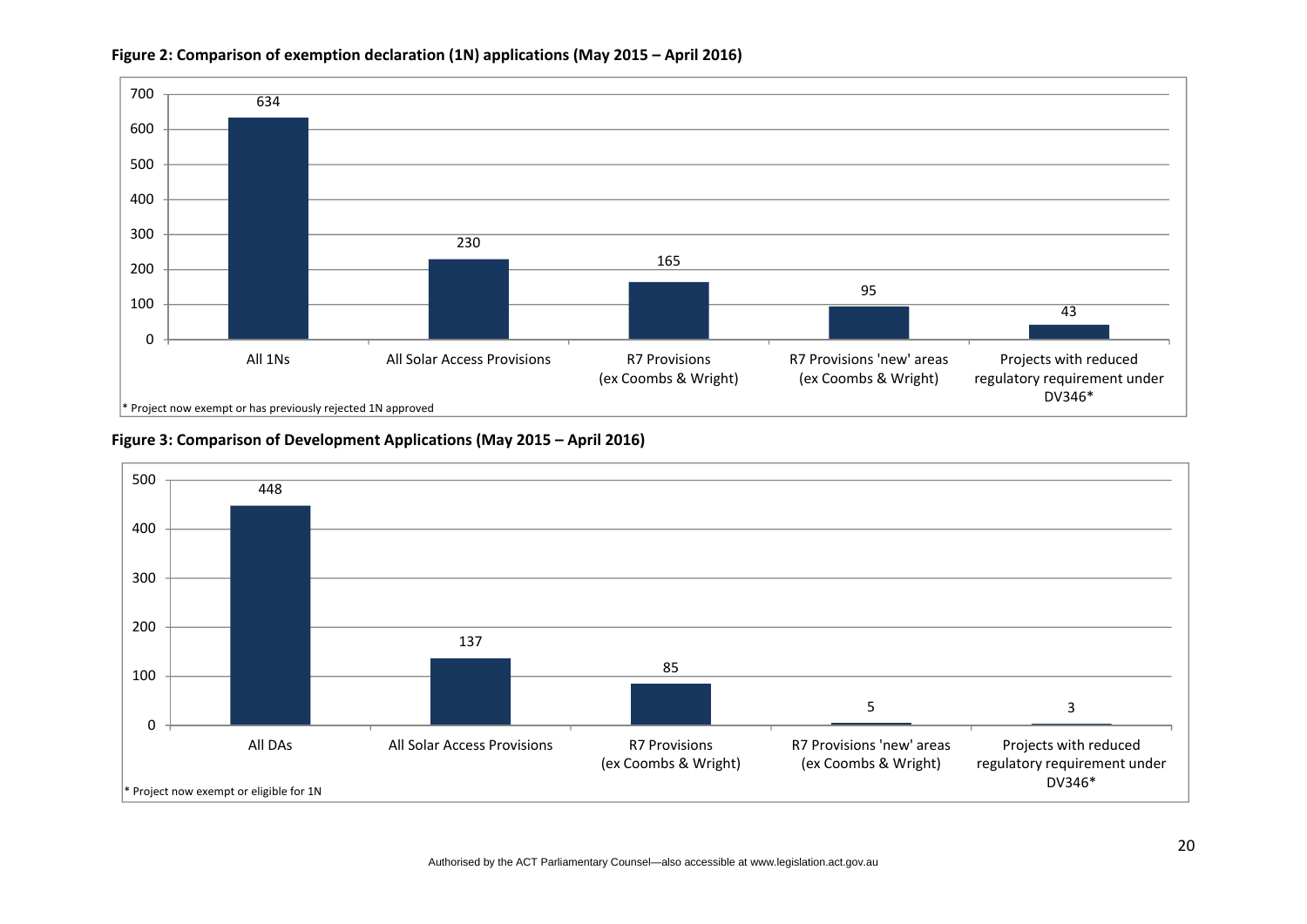### **Table 4: Analysis on impact and benefits of V346 and the amendment regulation**

|                  | <b>Summary</b>                                                                                                                                                    | Cost                   | <b>Benefits</b>                                                                         |
|------------------|-------------------------------------------------------------------------------------------------------------------------------------------------------------------|------------------------|-----------------------------------------------------------------------------------------|
| Government       | The changes from V346 and this amendment regulation will result in the Authority                                                                                  | There will be a short- | Reduced administrative cost of processing and                                           |
|                  | processing and assessing fewer exemption declarations and development                                                                                             | term time cost         | assessing 1Ns and DAs. The loss of fees under                                           |
|                  | applications. The Authority estimates a reduction of almost 7% of all 1Ns (this is a                                                                              | associated with        | the proposed change is expected to be                                                   |
|                  | 45% reduction of 1Ns in new areas relating to R7 of the solar access provisions) and                                                                              | communicating the      | outweighed by the reduced cost of processing                                            |
|                  | 1% of all DAs (this is a 60% reduction of DAs relating to R7 of the solar access                                                                                  | proposed changes.      | and assessing 1Ns and DAs.                                                              |
|                  | provisions) as more developments will be exempt under the Act. The impact to                                                                                      |                        |                                                                                         |
|                  | government is expected to be neutral.                                                                                                                             |                        | Rates, land tax and payroll tax revenues brought                                        |
|                  |                                                                                                                                                                   |                        | forward as a result of reduced delay.                                                   |
| <b>Business</b>  | The changes to solar access provisions as a result of V346 will result in a reduction                                                                             | None.                  | Administrative: reduced fees and assessment                                             |
|                  | in the administrative costs to business through fewer 1Ns and DAs as more                                                                                         |                        | documentation required to commence                                                      |
|                  | developments will be exempt under the Act. Savings will arise from reduced fees                                                                                   |                        | development.                                                                            |
|                  | paid to the Authority, and reduced documentation required for assessment.                                                                                         |                        |                                                                                         |
|                  |                                                                                                                                                                   |                        | Delay: reduced project delays leading to earlier                                        |
|                  | The proposed changes will also result in a reduction in the days delay, allowing                                                                                  |                        | financial flows and better decision making.                                             |
|                  | developments to commence earlier. These changes provide greater certainty for                                                                                     |                        |                                                                                         |
|                  | business about how the regulatory process will apply to their developments. The                                                                                   |                        |                                                                                         |
|                  | impact to business is expected to be positive.                                                                                                                    |                        |                                                                                         |
| <b>Community</b> | The proposed changes will result in improved solar access for Canberra residents,                                                                                 | Some existing          | New residential developments will have an                                               |
|                  | which will also result in reduced dwelling maintenance costs (e.g. heating and                                                                                    | residential            | increase in solar access. These changes                                                 |
|                  | cooling). The proposed changes will also result in improved planning outcomes as                                                                                  | developments will      | introduce greater equity for all Canberrans.                                            |
|                  | they allow, particularly in new estate areas, dwellings to be located more centrally                                                                              | have a reduction in    |                                                                                         |
|                  | on the block, creating a more regular built form outcome.                                                                                                         | solar access.          | Reductions in administrative and delay costs will                                       |
|                  |                                                                                                                                                                   |                        | also benefit members of the community                                                   |
|                  | In the longer term, these reforms protect existing homes by ensuring long-term                                                                                    |                        | building, redeveloping or extending their homes.                                        |
|                  | solar access is maintained and not significantly impacted by future alterations,<br>additions or redevelopments on the adjoining site. Any reduction in access to |                        | It is estimated that 52% of projects likely to<br>benefit from the proposed changes are |
|                  | sunlight for existing dwellings will be ameliorated by increased access to sunlight to                                                                            |                        | undertaken by home owners (i.e. self-                                                   |
|                  | new dwellings.                                                                                                                                                    |                        | developers).                                                                            |
|                  |                                                                                                                                                                   |                        |                                                                                         |
|                  | In balancing the outcomes on both sides of the fence the proposed changes ensure                                                                                  |                        |                                                                                         |
|                  | everyone has reasonable access to sunlight. The effect of the changed provisions is                                                                               |                        |                                                                                         |
|                  | to balance the current situation where an existing home has a level of protection                                                                                 |                        |                                                                                         |
|                  | which impedes their neighbour's ability to develop their site. In this respect, the                                                                               |                        |                                                                                         |
|                  | proposed changes introduce greater equity for all Canberrans. As such, the overall                                                                                |                        |                                                                                         |
|                  | impact to solar access is considered to be positive.                                                                                                              |                        |                                                                                         |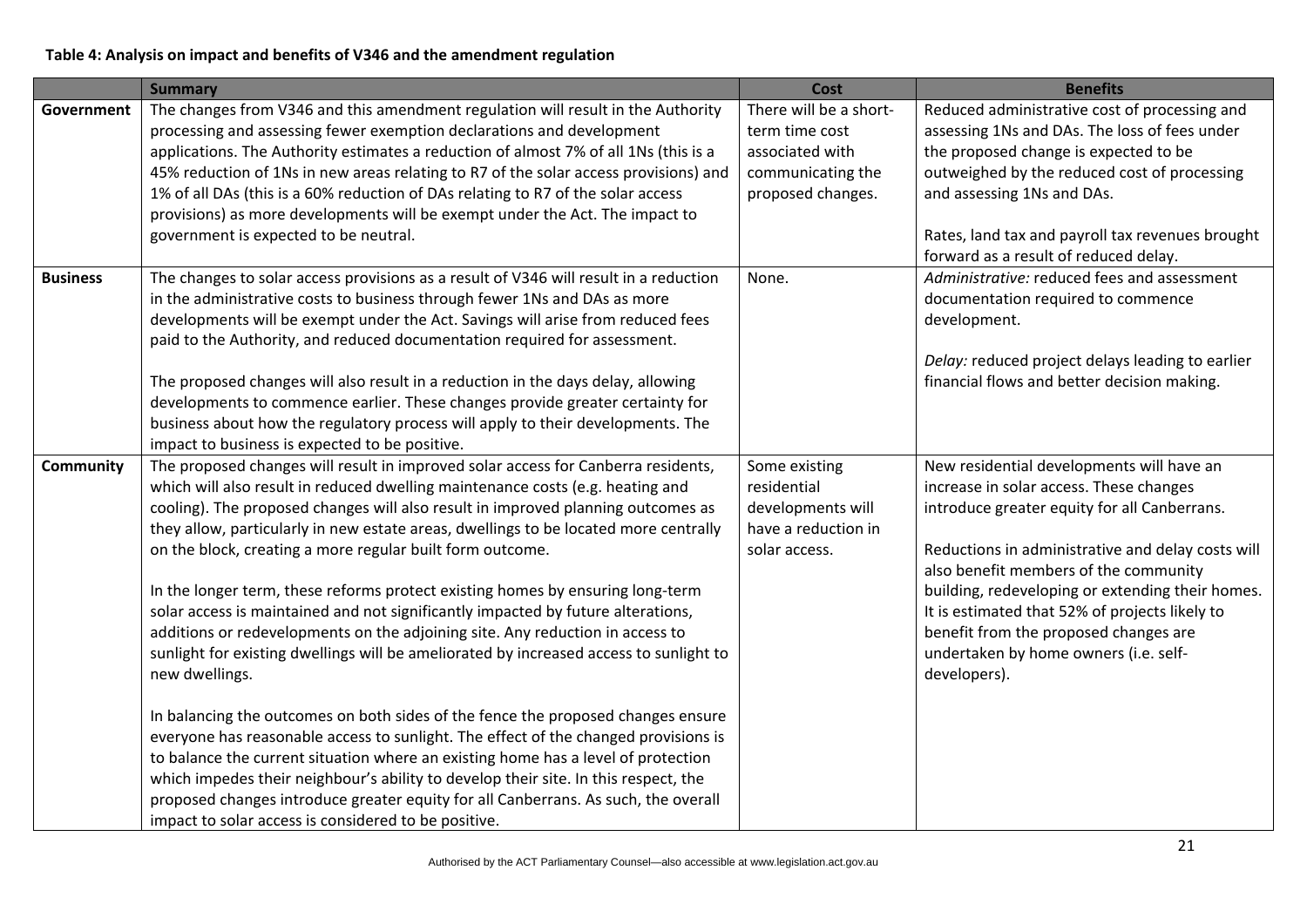|                    | <b>Summary</b>                                                                                                                                                                                                                                                                                                                                                                                                            | <b>Cost</b>                                      | <b>Benefits</b>                                                                                |
|--------------------|---------------------------------------------------------------------------------------------------------------------------------------------------------------------------------------------------------------------------------------------------------------------------------------------------------------------------------------------------------------------------------------------------------------------------|--------------------------------------------------|------------------------------------------------------------------------------------------------|
|                    | The proposed changes will also have significant savings for home owners and self-<br>developers as it is estimated that 52% of projects likely to benefit from the<br>proposed changes are undertaken by home owners. The proposed savings in<br>building costs (e.g. soil works and retaining walls) will reduce the overall cost of<br>developments and make housing more affordable. The reduction in delays will help |                                                  |                                                                                                |
|                    | home owners move into their new homes quicker.<br>There will be a slight reduction in public consultation processes as a result of the<br>changes. These changes are considered to be reasonable and proportionate and a                                                                                                                                                                                                  |                                                  |                                                                                                |
|                    | human rights analysis is included at section 5.2.<br>The overall impact to the community is expected to be positive.                                                                                                                                                                                                                                                                                                      |                                                  |                                                                                                |
| <b>Environment</b> | The proposed changes will result in improved environmental outcomes. Prior to<br>the introduction of V346, extensive excavation of soil was required for many new<br>developments to meet solar access provisions. The environmental impact                                                                                                                                                                               | Some existing<br>residential<br>developments may | New residential developments will have an<br>increase in opportunity for energy gains.         |
|                    | associated with excavating, transporting and disposing of this soil will be reduced<br>under V346. Additionally, any impacts to solar energy gains will be positive. Any<br>reduction in energy gains in existing dwellings (although not expected) would be                                                                                                                                                              | have a reduction in<br>energy gains.             | Reductions in soil excavation transport and<br>disposal will also have environmental benefits. |
|                    | ameliorated by an increase in energy gains in new dwellings. The impact to the<br>environment is expected to be positive.                                                                                                                                                                                                                                                                                                 |                                                  | Reduced storm water run-off and opportunities<br>for plantings.                                |
|                    | The proposed changes are also expected to reduce storm water run-off as there<br>will be a greater level of consolidated land on the northern side of blocks where<br>landscaping (including plantings) can be more easily maintained.                                                                                                                                                                                    |                                                  |                                                                                                |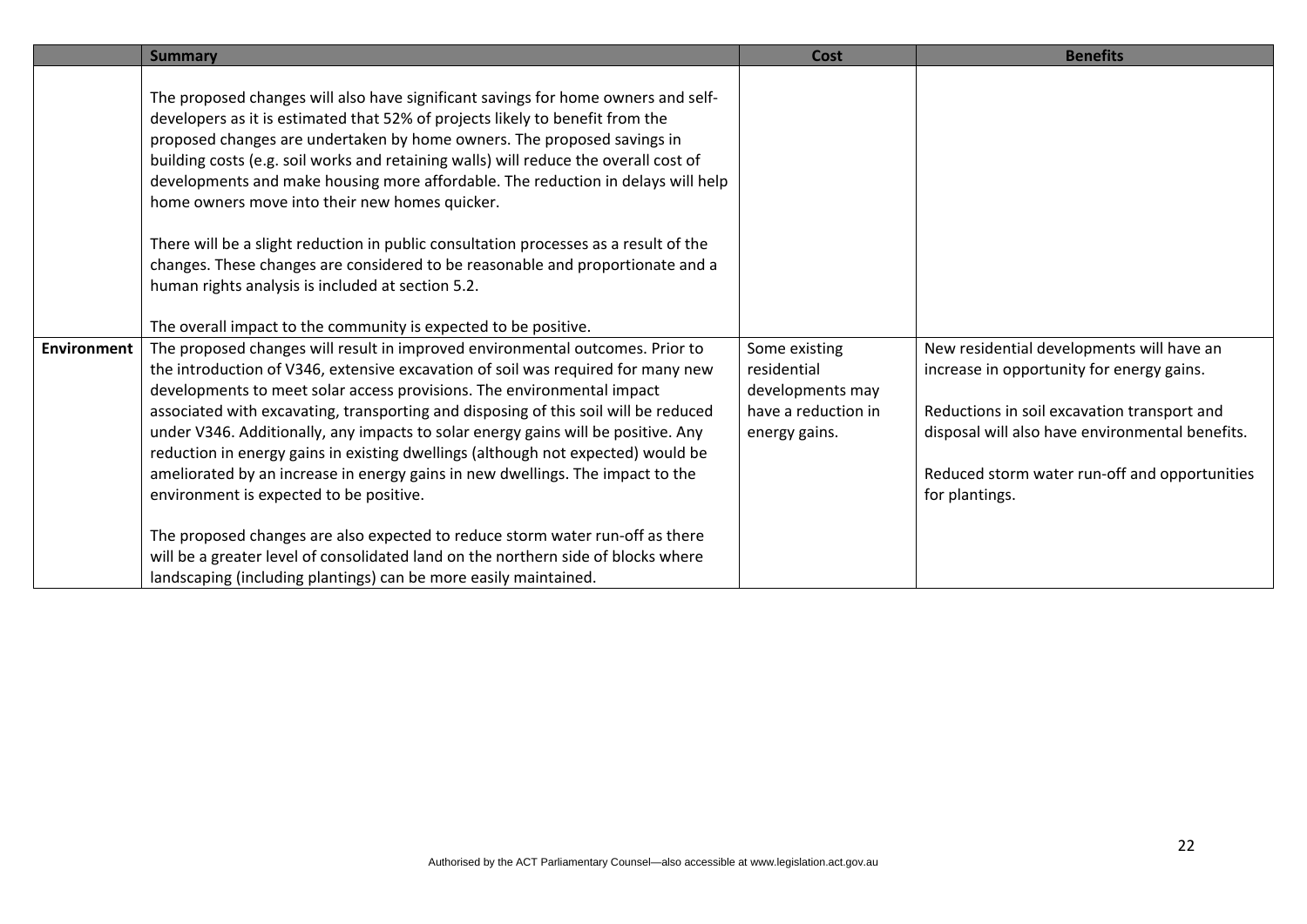# <span id="page-22-0"></span>**5. Consistency with ACT laws**

### <span id="page-22-1"></span>**5.1 Consistency of the proposed law with the authorising law**

Section 133(1)(c) of the Act states that exempt development means *'development that is exempt from requiring development approval under a regulation'*.

The amendment regulation is within the parameters of the authorising law. A number of developments are currently exempt from requiring development approval. In addition, the introduction of V306 was not intended to result in the planning outcomes that are outlined in Section 1.5 of this RIS. The proposed law is also consistent with the objects of the Act.

The amendment regulation does not create an entirely new category of exempt development, rather it modifies the qualifying criteria. The proposed law is not inconsistent with the policy objectives of other laws in the ACT.

# <span id="page-22-2"></span>**5.2 Consistency of the proposed law with Scrutiny of Bills Committee principles and Human Rights analysis**

The Committee's terms of reference require it to consider whether (among other things) any instrument of a legislative nature made under an Act which is subject to disallowance and/or disapproval by the Assembly (including a regulation, rule or by‐law):

- 1(a) is in accord with the general objects of the Act under which it is made;
- 1(b) unduly trespasses on rights previously established by law;
- 1(c) makes rights, liberties and/or obligations unduly dependent upon non reviewable decisions;
- 1(d) contains a matter which in the opinion of the Committee should properly be dealt with in an Act of the Legislative Assembly.

The Legislation Act requires a brief assessment of the consistency of the proposed law with the scrutiny committee principles (see section 35(5)). This amendment package is consistent with the scrutiny committee principles as detailed below:

1(a) The package of V346 and the amendment regulation is consistent with the object of the Planning and Development Act in that contributes to the orderly and sustainable development of the ACT and is consistent with the social, environmental and economic aspirations of the people. The changes proposed in V346 and the amendment regulation will result in the improved application of provisions outlined under the Territory Plan and greater certainty regarding solar access for neighbours. It finds an appropriate balance for the rights of all members of the community.

1(b) V346 and the amendment regulation do not unduly trespass on rights previously established by law as outlined below. Any limitations on rights are reasonable, proportionate and justified. The changes ensure that the planning system balances the rights of all members of the community and does not preference one group living in an affected suburb over another.

1(c) While the amendment regulation itself does not result in a reduction or encroachment into pre‐ existing rights, when coupled with the associated V346, the total amendment package will potentially result in the reduction of third party consultation by limiting the requirement to notify third parties of development taking place. This could be taken to impact on the human right of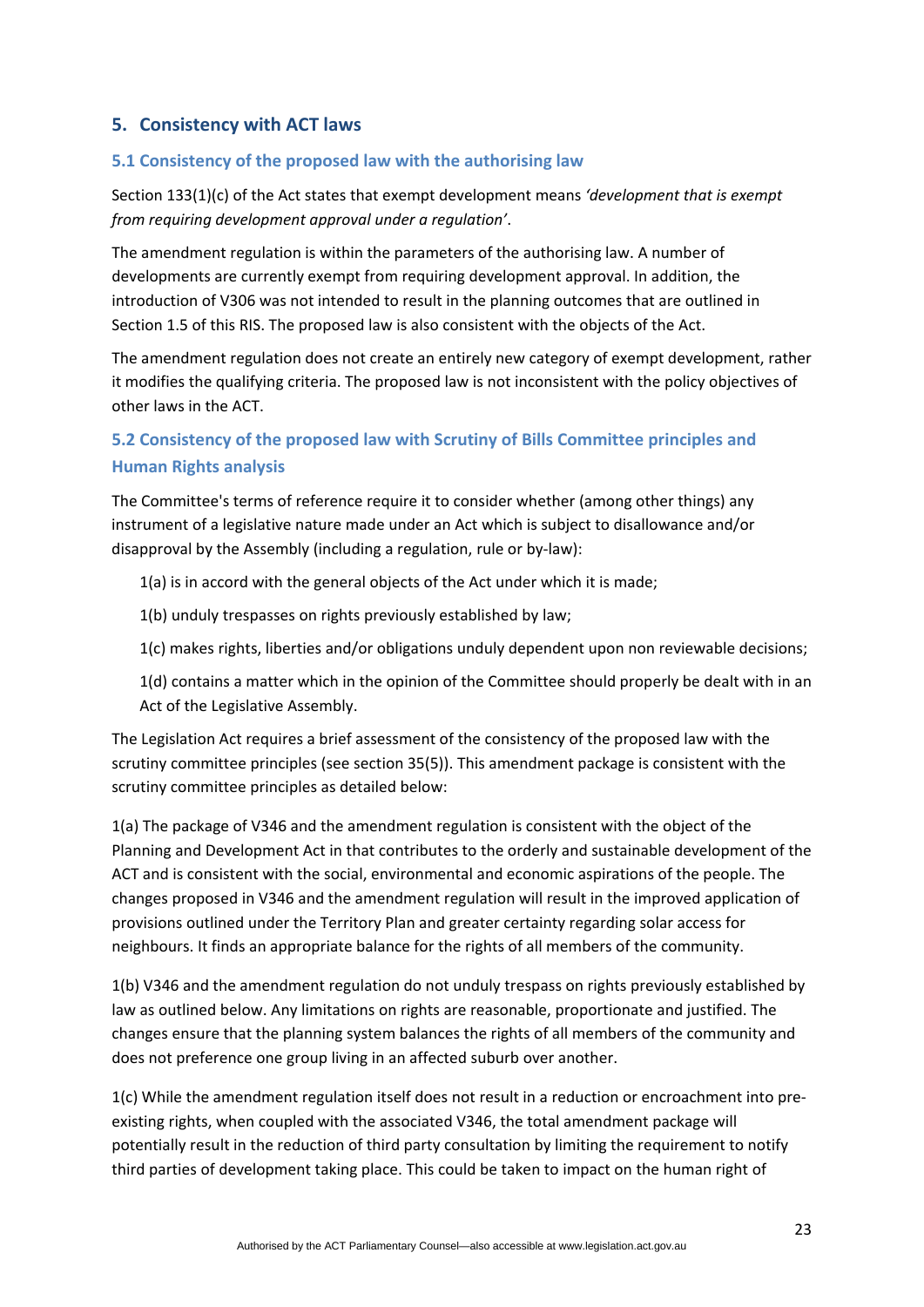taking part in public life, protected by section 17 of the *Human Rights Act 2004.* However, human rights may be subject to reasonable limits, as set in section 28 of the Human Rights Act. The discussion below demonstrates that any potential engagement with human rights is appropriate and reasonable.

1(d) The changes are appropriately dealt with through the statutory Territory Plan variation process and a regulation. The Act explicitly provides for these processes and contemplates that these types of changes would be made through these instruments.

### *Reduction in third party consultation*

With reference to section 28(2)(a) of the Human Rights Act, the Planning and Development Act has a requirement to notify adjoining premises of minor developments and the broader public of major developments. This notification alerts the community to the opportunity to provide comment on how they may be affected by the development proposal.

The requirements for public notification for merit track development applications are set out in section 152 of the authorising law. Under section 152(1)(a), the Authority may prescribe that a certain matter requires:

- (a) Major public notification under sections 155 and 153 (and in some cases 154) of the Act involving public notice of 15 or in some cases 20 working days through public notice (newspaper or government website), physical signs on the relevant property and letters to owners of neighbouring properties; and
- (b) Minor public notification under section 153 (and in some cases 154) involving notice of 10 working days through letters to owner of neighbouring property (or in some cases public notice through newspaper or government website).

Under section 27(3) of the regulation, applications in the merit track set out in schedule 2 of the regulation must be notified in accordance with the requirements for minor public notification as per (b) above that is as required by section 152(2)(b) and 153 of the Act.

Section 28 of the regulation made under section 157 of the Act, states that a limited public (i.e. neighbour) notification matter has a public consultation period of 10 working days. The proposed law relates to a matter set out in item 4 of schedule 2 to the regulation and as such it relates to a matter that currently requires minor public notification under the Act. Item 4 of schedule 2 refers to *"The building, alteration or demolition of a single dwelling, if the development would not result in more than 1 dwelling being on a block".*

The requirement to notify development applications and to consider third party comments is an avenue for the public to contribute to the conduct of public affairs and to have a say on how development may affect them. The proposed changes outlined in V346 will reintroduce equality into the planning system and strike a fairer balance between the rights of existing homeowners and those proposing new development. This will reduce the unintended burden of the planning system for developers, home owners and government (see section 28(2)(b) of the Human Rights Act).

With reference to section 28(2)(c) of the Human Rights Act, V346 and the amendment regulation will see a minor increase in the number of developments that are exempt from development approval. This will result in fewer developments being subject to compulsory third party consultation through the development application process as these developments will no longer be in the assessment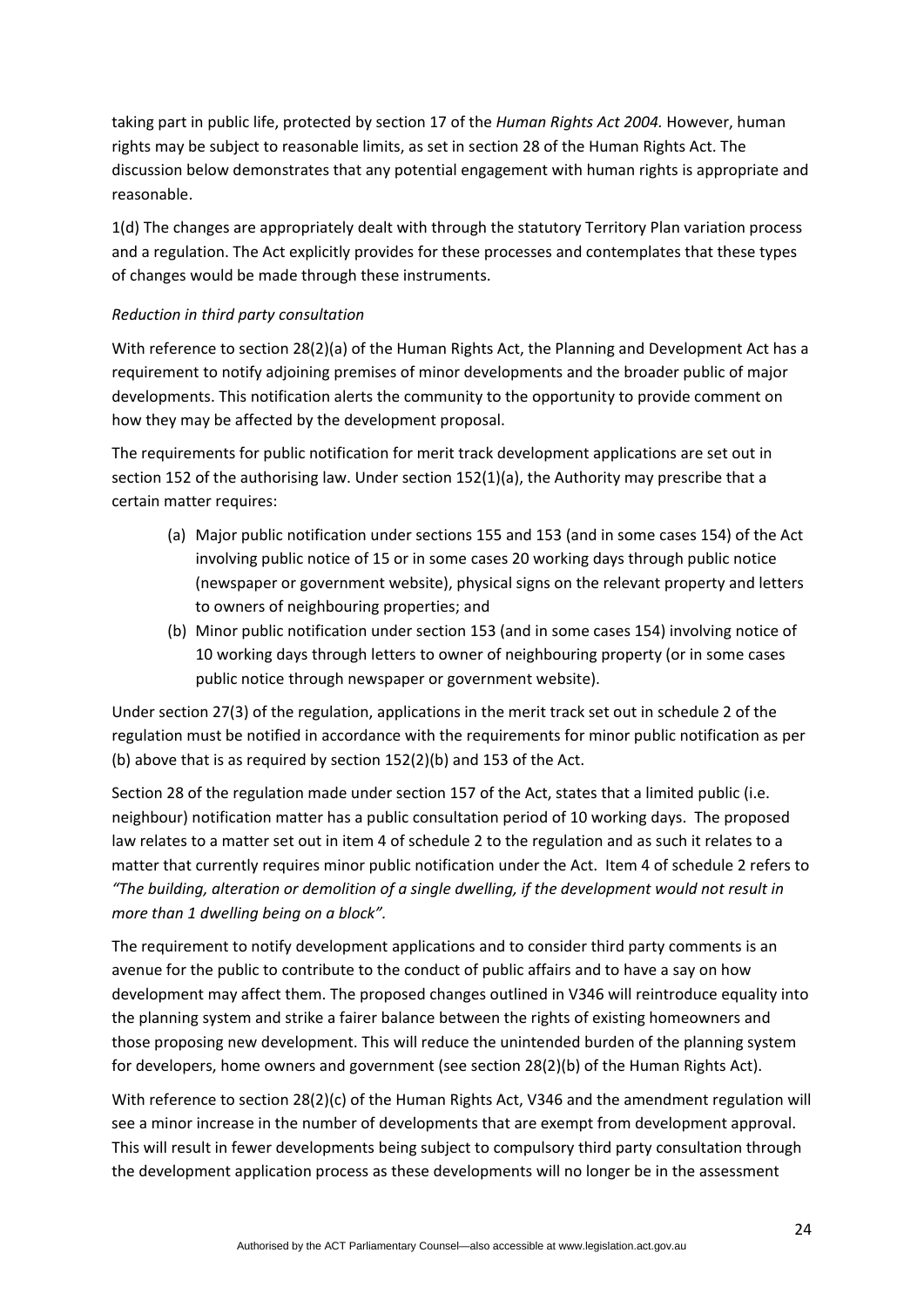process that requires notification of adjoining premises of minor developments and the broader public of major developments. EPD's analysis indicates that through V346 and the amendment regulation there will be a reduction of approximately 1% in the number of Development Applications under the Act as these will now be exempt development (i.e. they will either be exempt, or will be able to proceed following the grant of an exemption declaration).

Addressing section 28(2)(c) and (d) of the Human Rights Act, this is considered to be a reasonable limitation on existing rights of the community as the solar access provisions introduced under V306 did not intend for modest developments to require additional planning approvals and subsequent consultation. The developments are of a kind that should not be subject to administrative burden given their limited capacity to impact on third parties.

The effect of V346 and the amendment regulation is that developments will have an increased solar building envelope, which means they are more likely to be able to proceed as either exempt, or once an exemption declaration is granted. This is a reasonable limitation as these types of development are considered to be modest and were not expected to be subject to unnecessary administrative burden. In addition, it is recognised that a number of proponents and home owners undertake targeted consultation on proposed developments with affected members of the community as a matter of best practice and regardless of a statutory requirement to do so. Of note, of the developments that will be subject to a reduced regulatory burden as a result of the proposed changes, many sought and received the support of their neighbours prior to lodging an application with the Authority.

There will be no changes to existing rights of third parties to seek merit review by the ACT Civil and Administrative Tribunal (ACAT) in respect to these matters as there are currently no existing rights of review for these developments under the SDHDC. This is because under current legislation these developments are of the type set out in item 4 of schedule 2 to the regulation. Schedule 2 items are excluded from third party ACAT merit review (refer to item 4 column 2 paragraph (b) of schedule 1 to the Act and section 350 and item 1 of Part 3.2 of schedule 3 of the regulation). These changes are not relevant for developments under the MHDC as these developments are not able to be exempt from assessment and approval.

The proposed changes outlined in V346 will reintroduce fairer outcomes into the planning system by balancing access to sunlight on both sides of the fence.

The above processes are provided for under the Planning and Development Act. There are no less restrictive means to reasonably achieve the variation and regulation amendment given the statutory process outlined in the Act (see section 28(2)(e) of the Human Rights Act).

Due to these reasons the proposed changes are considered to be reasonable and proportionate.

### *Reduced access to sunlight for some dwellings*

The changed provisions will result in a reduced amount of solar access for some existing dwellings. While this is a reduction in the statutory rights of residents in existing dwellings, this is not considered to be an unreasonable limitation on these existing rights as the application of the current provisions unreasonably favour only a proportion of the community (i.e. those in existing dwellings have greater rights than those proposing new development).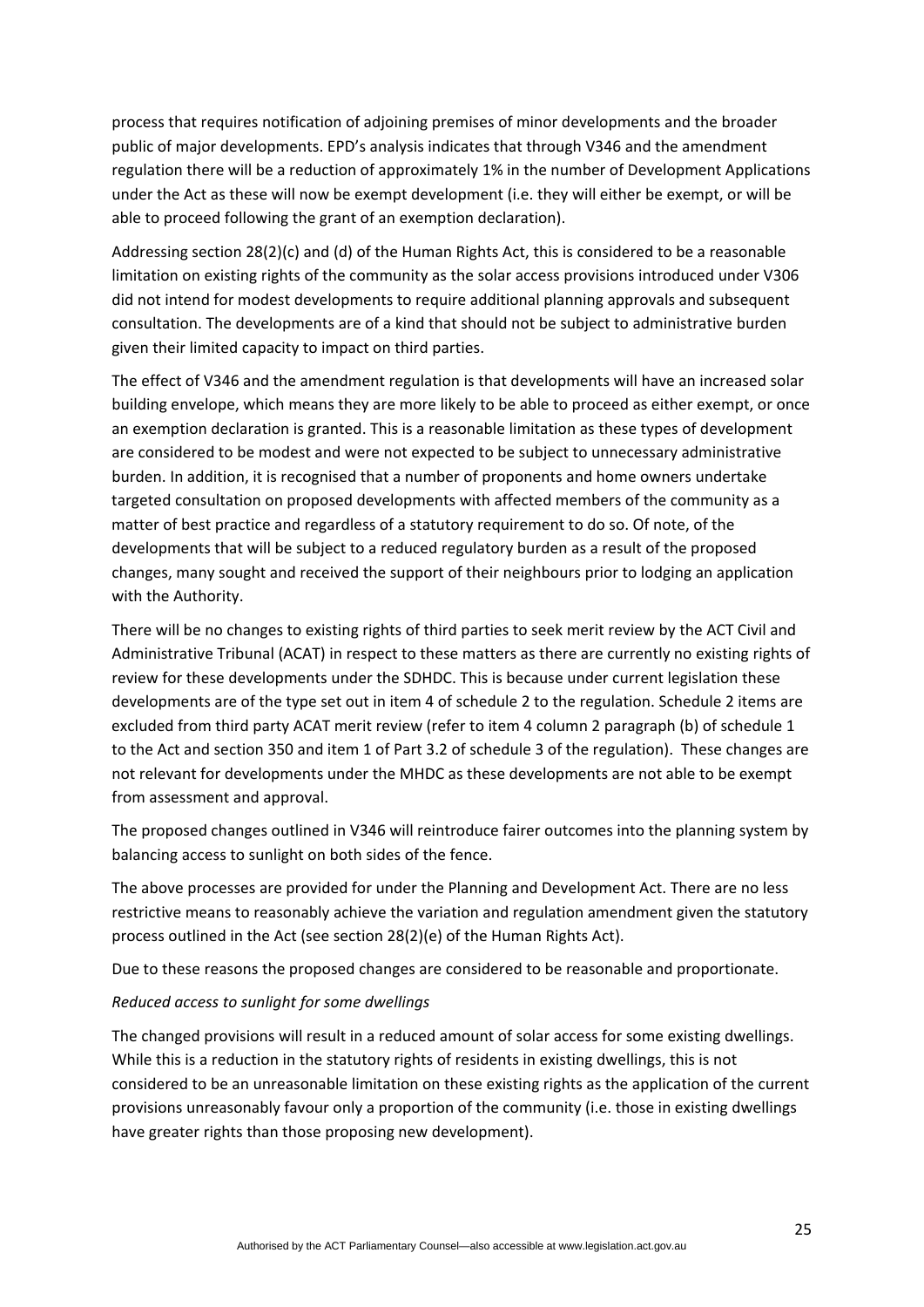When V306 was introduced, it sought to limit the development that could impact on the solar access of neighbours. This was important, as at the time, there was no solar building envelope. However, it was not the intention of V306 to have such a significant impact on the ability of new homes to be built. In this respect, it is considered that V306 unfairly elevated the rights of existing residents over the rights of neighbours wishing to redevelop or undertake extensions. As such, the provisions introduced through V346 aim to balance the community's access to sunlight and restore equity amongst the community.

Any reduction in access to sunlight for existing dwellings will be balanced against the need to increase access to sunlight to new dwellings as access to sunlight will be shared amongst the community. Owners of existing dwellings will also benefit from these changes should they choose to redevelop or extend their homes. In balancing the outcomes on both sides of the fence, the proposed changes ensure everyone has reasonable access to sunlight.

For these reasons, the proposed amendment regulation is considered to be consistent with the Scrutiny of Bills Committee's principles.

### <span id="page-25-0"></span>**5.3 Transitional arrangements**

The proposed regulation does not have retrospective effect. No transitional arrangements are necessary.

### <span id="page-25-1"></span>**5.4 Mutual Recognition**

Mutual recognition is not applicable in this circumstance.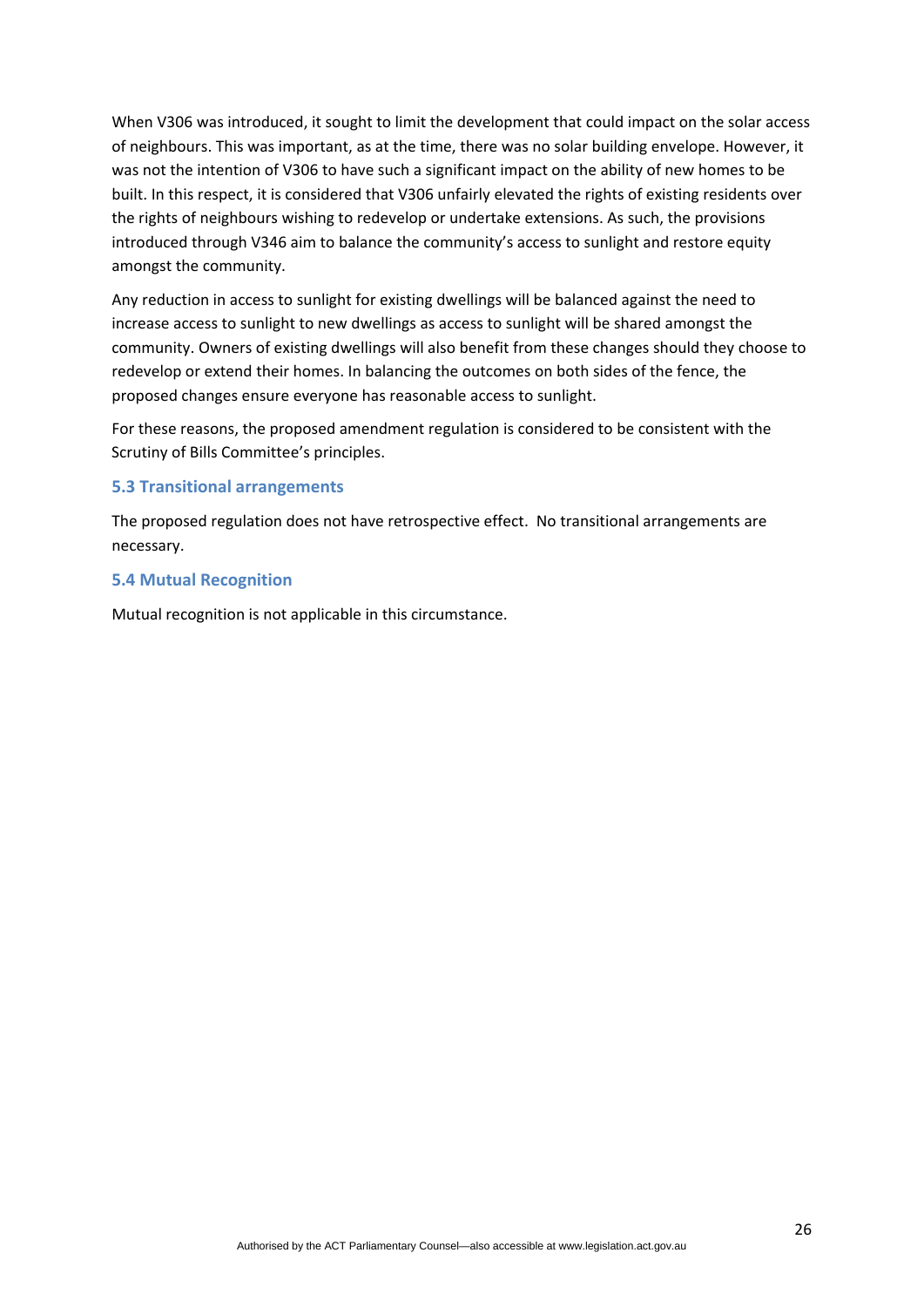# <span id="page-26-0"></span>**6. Conclusion**

### <span id="page-26-1"></span>**6.1 Review**

The Authority regularly reviews the policy content in the Territory Plan. Reviews aim to ensure the Territory Plan remains a contemporary best practice document outlining planning requirements in the ACT.

Regular reviews identify policies that may need amending and any provisions that need to be added. Minor changes to the Territory Plan can be made by technical amendment, while more complex changes or those requiring policy changes are made via full variations to the Territory Plan.

In accordance with existing processes outlined in the Act, the changed solar access provisions introduced under V346 and the amendment regulation will continue to be monitored and reviewed. In addition, the application of similar solar access provisions for existing areas will be considered following further analysis and consultation with the community and industry.

### <span id="page-26-2"></span>**6.2 Recommendation**

The proposed changes under V346 and the amendment regulation will implement improved solar access outcomes, improve housing affordability and reduce red tape by streamlining the number of 1Ns (by 7%) and DAs (by 1%) required for developments under the SDHDC. It is estimated that 52% of projects likely to benefit from the proposed changes are undertaken by home owners (i.e. self‐ developers). It is also expected to result in improved design and planning outcomes for developments undertaken in accordance with the MHDC.

These changes are estimated to result in over \$133,300 savings to government, business and the community a year.

Careful consideration has been given to ensuring the residential solar access provisions in the Territory Plan continue to protect the solar access and solar amenity of residential blocks, facilitate passive solar design and active solar technology, and contribute to energy efficiency.

In addition, reducing construction tolerances will result in the final form of dwellings being more likely to reflect the prior expectation of community and government and improve certainty regarding solar access for neighbours.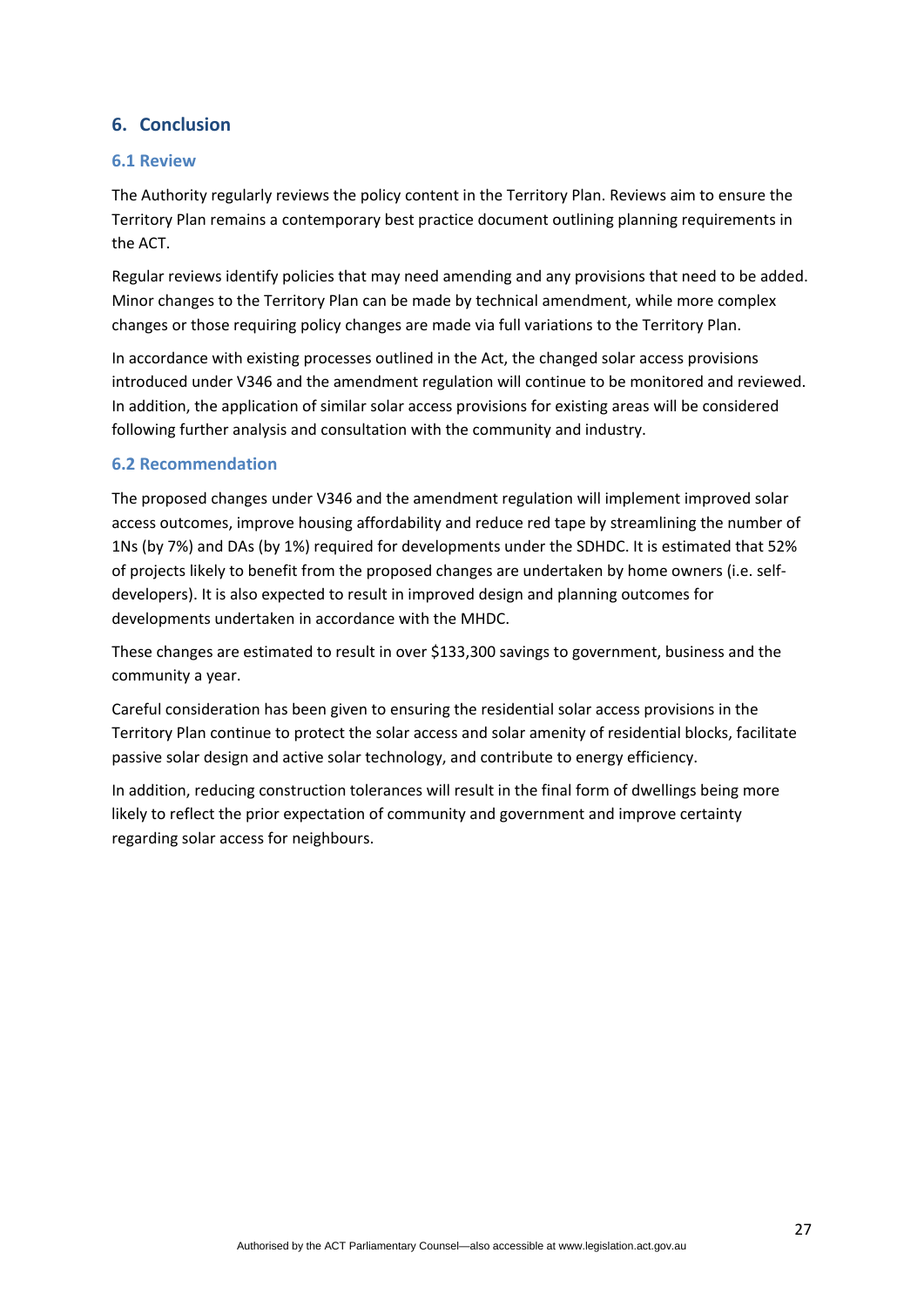#### **Attachment A: Projects relating to solar access provisions (by suburb)**



Number of Exemption Declaration (1N) Applications (per block) relating to V306 Solar Access Provisions (both 'new' and 'existing' areas)

<span id="page-27-0"></span>

Number of Exemption Declaration (1N) Applications (per block) relating to R7 from commencement of V306 to Present (both 'new' and 'existing' areas)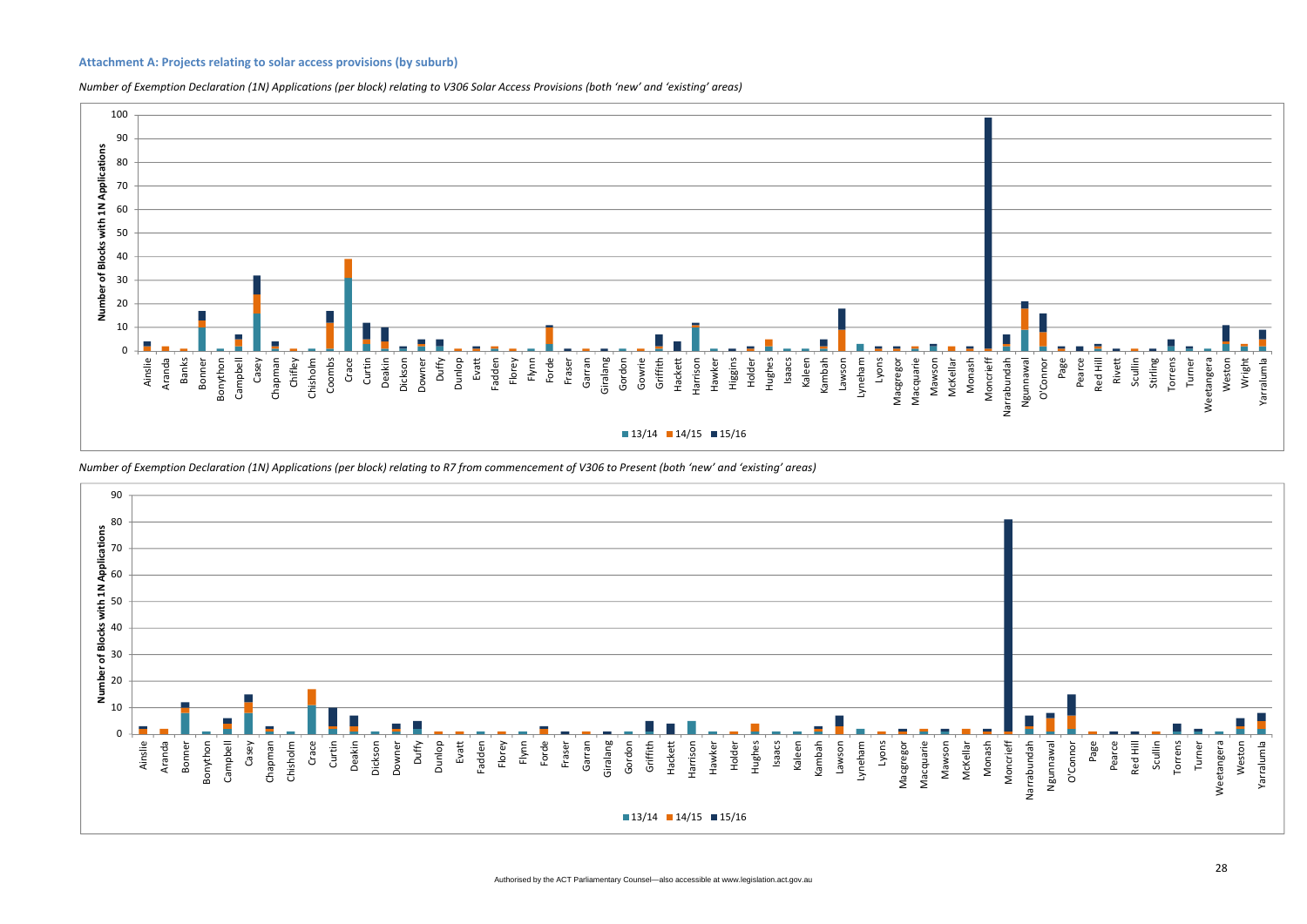

Number of Development Applications (per block) relating to R7 from May 2015 – April 2016 (both 'new' and 'existing' areas)



#### Number of Development Applications (per block) relating to V306 Solar Access Provisions from May 2015 – April 2016 (both 'new' and 'existing' areas)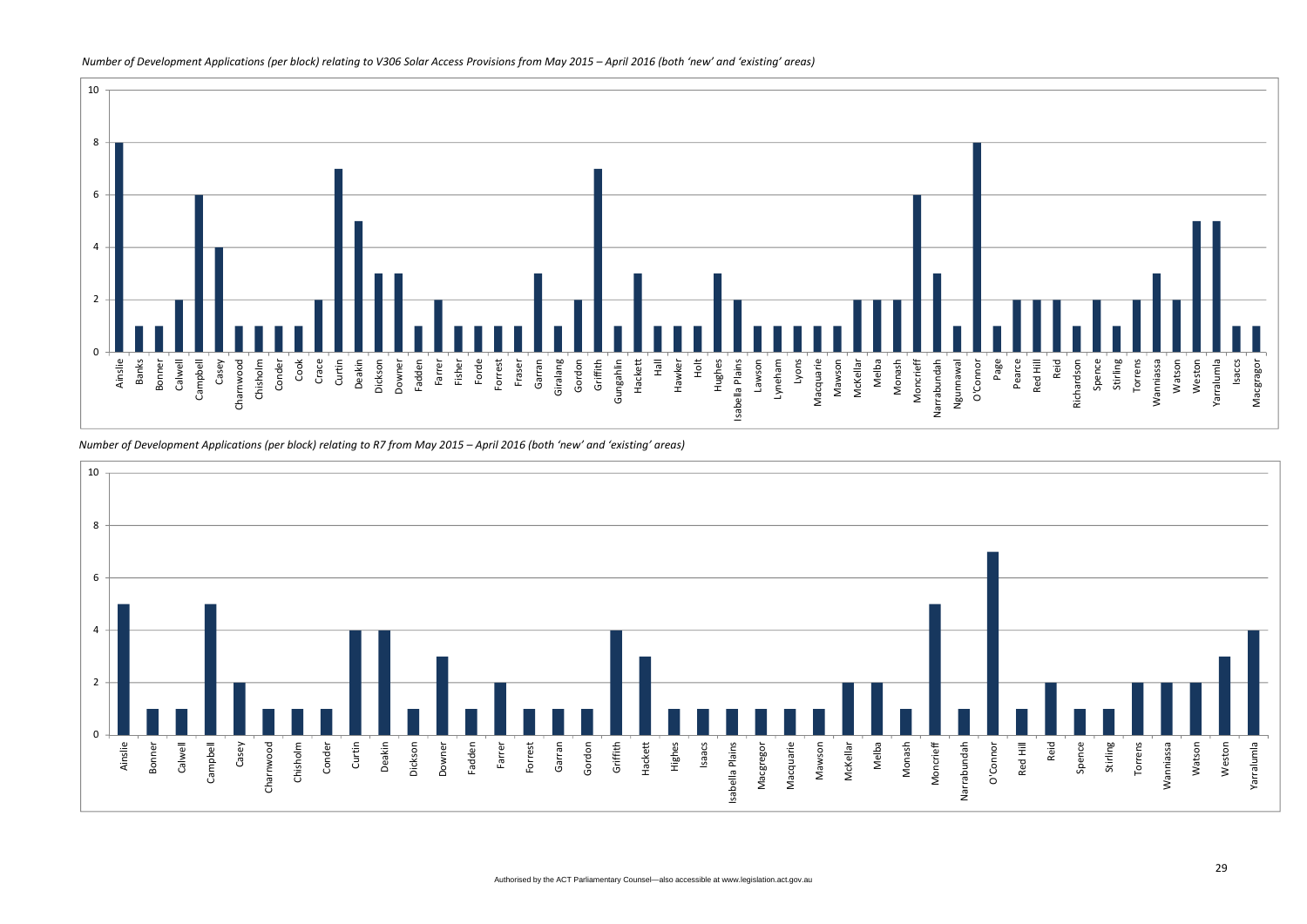<span id="page-29-0"></span>**Attachment B: Methodology for calculating savings from the changed Solar Access provisions**

#### SNAP SHOT OF METHODOLOGY FOR CALCULATING SAVINGS

Step 1: real data from the Directorate's databases was interrogated. Data was filtered to only include developments that: are single dwelling and relate to Rule 7 of the Single Dwelling Housing Development Code; were lodged after V306 (5 July 2013); are located in 'new' suburbs (excluding Coombs and Wright).

Step 2: two areas of potential savings were identified:

- administrative savings: reduced administrative activities from a reduction in the number of Exemption Declaration (1N) or Development Application (DA) approvals under the Planning and Development Act 2007 (the Act).
- delay savings: reduced time delay from fewer approvals required from the planning and land authority (the Authority).

Step 3: consider the total number of developments from Step 1 lodged in the past 12 months and select a random subset of development (45% for 1Ns and 60% for DAs) to quantify the regulatory change of the changed provisions.

#### Regulatory Change = Baseline - Proposed V346

- . Baseline: number of projects that require a 1N or a DA based on requirements of V306.
- Proposed DV346: number of projects that are exempt, require a 1N or a DA based on the proposed provisions in DV346 (and reduced construction tolerances as a result of the amendment regulation).

| Step 4: calculate administrative savings                                                                                                                     | Step 5: calculate delay savings                                                                                        |
|--------------------------------------------------------------------------------------------------------------------------------------------------------------|------------------------------------------------------------------------------------------------------------------------|
| 1. Estimate the cost of each administrative activity that<br>applies to the planning approvals process (e.g. 1N or<br>DA fees, completing an 1N or DA form). | 1. Determine the number of days delay occur to<br>developments in the baseline and V346<br>datasets.                   |
| The costs associated with each stage is considered<br>separately:                                                                                            | Cost delay for each development under both<br>2.<br>baseline and V346 datasets using:                                  |
| Application: there will be a reduced number of<br>developments that require a 1N or DA<br>application.                                                       | • \$420 average rental costs per week for<br>private developments (i.e. where the<br>proponent is the home owner), and |

- Assessment: There will be a reduced number of developments that require a 1N or DA to be processed and assessed by the Authority.
- 3. Apply the associated costs to both the baseline and proposed V346 datasets to determine the regulatory change.
- 4. Extrapolate cost savings of regulatory change to total number of developments (n = 100) based on proposed DV346 dataset.
- 
- - \$247 per day for business developments (i.e. where the proponent is a private development company). This is based on a daily rate for the loss on profit of an average development (\$450,000) with a conservative margin (10%).
- 3. Extrapolate cost savings of regulatory change to total number of developments (n = 100) based on proposed DV346 dataset.

Step 5: Combine administrative and delay savings to calculate the estimated cost savings.

Total administrative savings: \$66,445



Total delay savings: \$66,869

### Estimated cost savings from proposed Solar Access provisions: \$133,314

Note: this methodology results in a conservative estimate. Additional administrative and delay costs are discussed subjectively in the Regulatory Impact Statement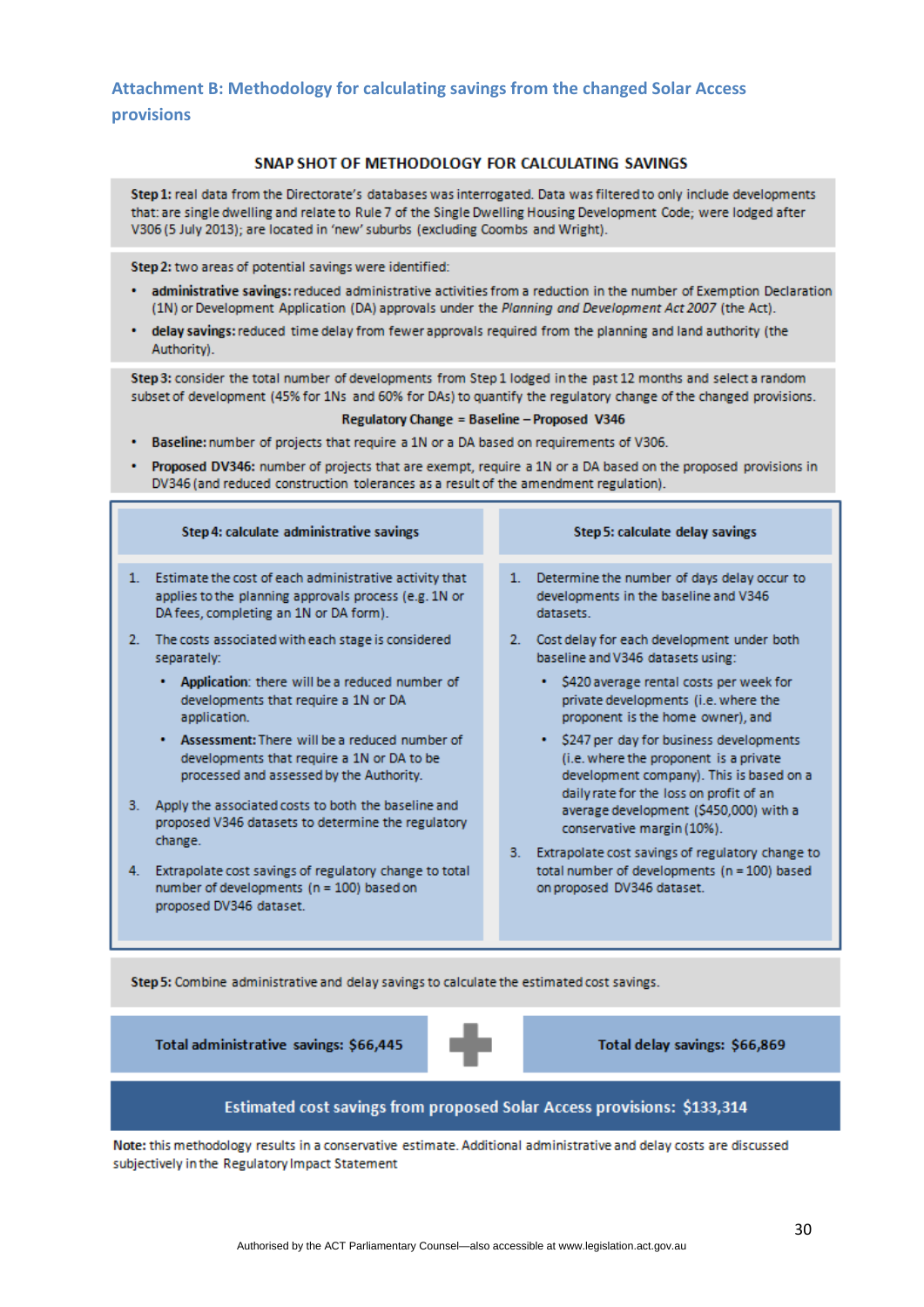### **Step 1 ‐ real project data from the Directorate's databases was interrogated**

The Environment and Planning Directorate (EPD) maintains a database that contains records of exemption declarations (1Ns) and Development Applications (DAs) under the *Planning and Development Act 2007* (the Act).

The Directorate interrogated data for projects which required a 1N or DA since the introduction of Variation 306 and filtered records to include:

- developments under the Single Dwelling House Development Code (SDHDC); and
- relate to solar access rules; specifically Rule 7; and
- are located on blocks approved under an estate development plan on or after 5 July 2013 (excluding Coombs and Wright).

### **Step 2 ‐ assumptions applied based on changes expected under V346**

A number of assumptions were made to identify changes that could be expected if developments were subject to the changed provisions in V346.

The main assumptions are:

- 1. The size and style of houses being developed in Canberra will remain the same.
- 2. V346 will only result in regulatory changes relating to Rule 7 of the SDHDC (i.e. changes to other rules are administrative and not significant).
- 3. There will be no regulatory change for developments that relate to Rule 7 in addition to one or more rules (with the exception of Rule 12) (i.e. 1Ns or DAs will still be required where other rules cannot be met under the SDHDC).
	- Where developments relate to Rule 7 and Rule 12 of the SDHDC, these will be assessed for regulatory change as Rule 12 is often triggered in response to developments being unable to meet Rule 7.
	- Given the small dataset of projects requiring a DA all of these projects were assessed for regulatory change.
- 4. Where developments have been referred to the Authority and a 1N or DA has been refused, it is assumed that these developments have been redesigned to be compliant (i.e. these developments still occurred).

### **Step 3 ‐ two areas of potential savings were identified**

The Directorate identified two types of savings that are expected as a result of V346 and the amendment regulation:

- 1. Administrative savings reduced duplication in administrative activities as a greater number of developments will be exempt, or require a reduced level of regulatory approval.
- 2. Delay savings reduced time delay from requiring approvals under the Act.

### **Administrative savings**

Some of the types of administrative savings are that proponents will:

- not have to pay an application fee to lodge a 1N or DA under the Act
- not have to prepare a 1N or DA form for the ACT Government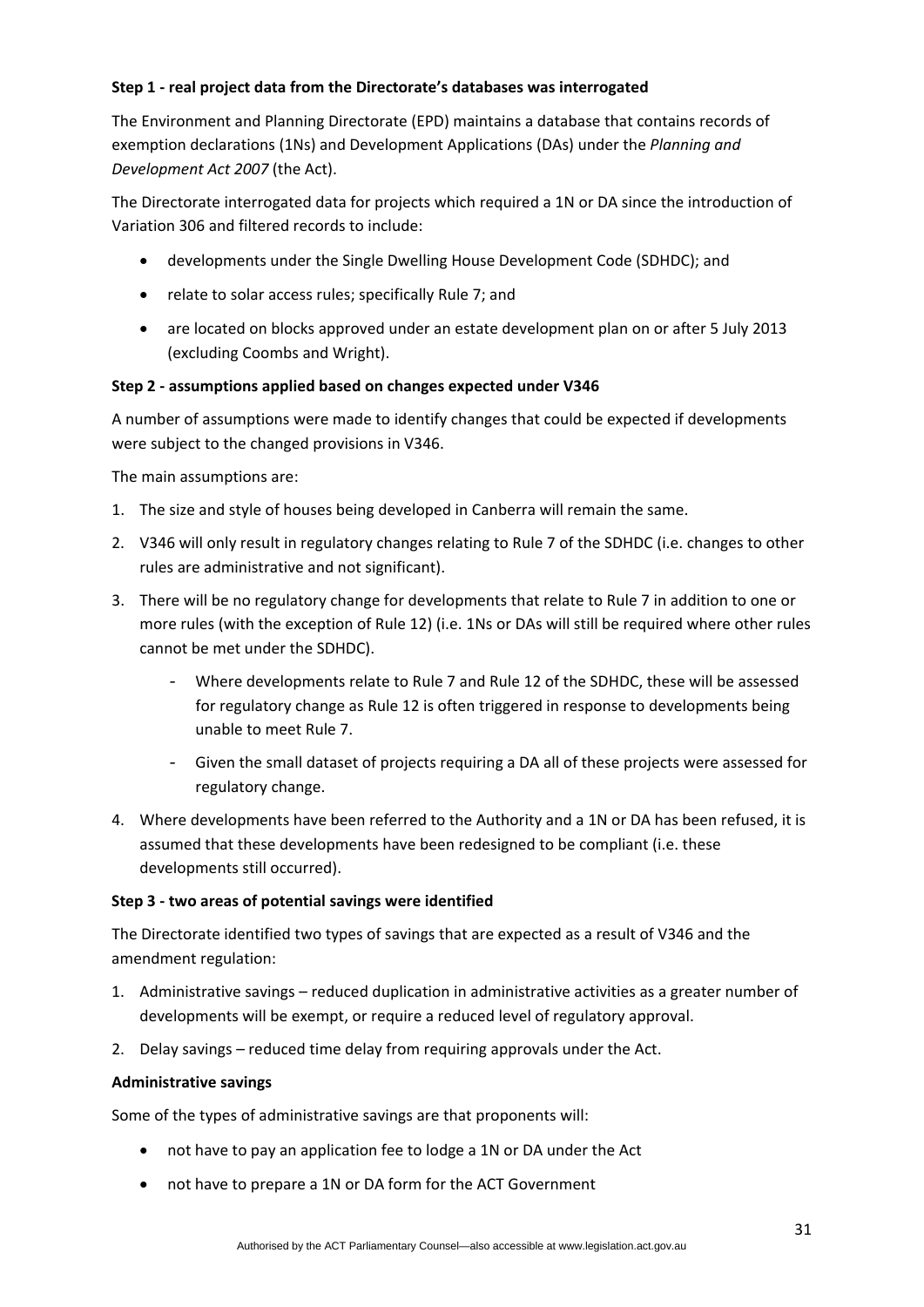avoid costs associated with preparing additional plans (e.g. notifiable plans, shadow diagrams etc which are not required for the Building Approval process) for assessment by the Authority.

A number of assumptions were made to calculate administrative savings:

- The number of developments over the past 12 months (May 2015 April 2016) that require a 1N or DA is representative of future years.
	- While it is noted that the number of 1Ns peaked in 2015/2016 as a result of development in Moncrieff, this trend is anticipated to continue in the future due to similar topographies and block sizes in new estates (e.g. Denman Prospect, Throsby, Taylor).
- Estimates were made about the time spent on each administrative activity and combined with ACT Government salary information and an estimated average hourly rate for professionals to develop plans (e.g. draftsman, architect). These assumptions were based on the experiences of assessment officers and feedback from industry.

## **Delay savings**

A reduction in delays is expected to be the major cost saving from V346. These savings are realised as a greater number of developments will be exempt (i.e. development can begin as soon as a Building Approval is granted) or the time taken to undertake an assessment will be reduced as developments that required a DA are now exempt or able to commence following a 1N approval.

Delay savings are measured by comparing the current assessment and approval timeframes to expected timeframes under V346. Where a project which previously required a DA, would be approved as a 1N under V346, the delay time is calculated as being up to 10 days. This approach is consistent with the conservative nature of the assessment as the majority of 1Ns are assessed in two days (the average delay time for 1Ns is six days).

## **Step 4 ‐ calculate administrative savings**

To calculate administrative saving, a proportion of projects were randomly selected using the process outlined in Step 1. These developments were reassessed by development assessment officers against the changed provisions in V346.

Based on this assessment, a proportion of developments in new areas that would no longer require either a 1N application (45%) or DA (60%) were calculated. For 1N developments this proportion was then extrapolated and randomly applied to the total number of relevant developments identified in the Directorate's database from 12 months between May 2015 and April 2016. As outlined above, all DAs were reassessed for the expected regulatory change under V346.

Administrative savings were calculated for each stage of the assessment and approval process separately. These savings were developed in consultation with industry. The following areas of saving were identified:

## **Application**

 Proponents will no longer have to pay fees to lodge an application. As the calculation is a conservative value, the 2015/16 application fees were used. It is noted that these fees will increase in 2016/17 and as such, the savings associated with V346 for proponents will be greater.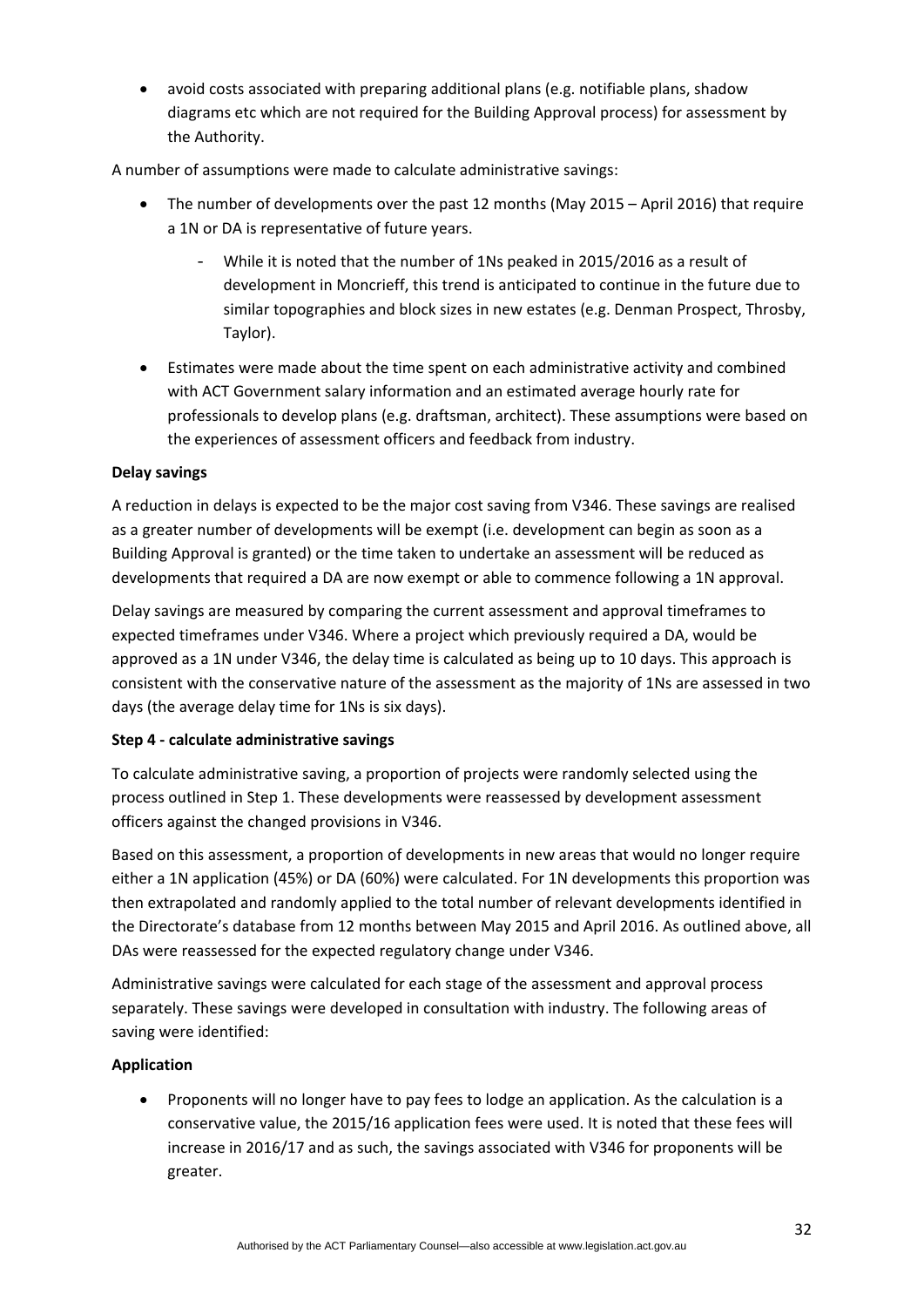In addition, proponents will not have to prepare an application form or supporting documents for assessment and approval by the Authority.

## **Assessment**

• There will be a reduced number of applications required to be processed and assessed by the Authority.

The expected savings for each stage of the process were combined to calculate the total annual expected administrative savings from V346, of approximately **\$66,445** a year.

### **Step 5 – calculate delay savings**

To calculate delay savings, the subset of projects selected to calculate administrative savings was further interrogated to determine the number of calendar days delay as a result of having to meet the requirements of V306 (i.e. the number of days delay that will be avoided as a result of V346).

Based on this, 100 projects were considered to calculate delay costs according to the method below. Similarly to the method for calculating administrative savings, the delay for a proportion of developments expected to have a reduced regulatory requirement under V346 were calculated. This proportion was then extrapolated and randomly applied to the total number of relevant developments requiring a 1N identified in the Directorate's database from the last 12 months.

### **Total delay**

The total delay for each project was calculated using the number of calendar days between when a 1N or DA form was lodged with the Authority, and when a decision that permitted development (i.e. either a 1N approval or Decision Notice) was granted. An example is shown below at Figure 1.

### **Figure 1: calculating delays**